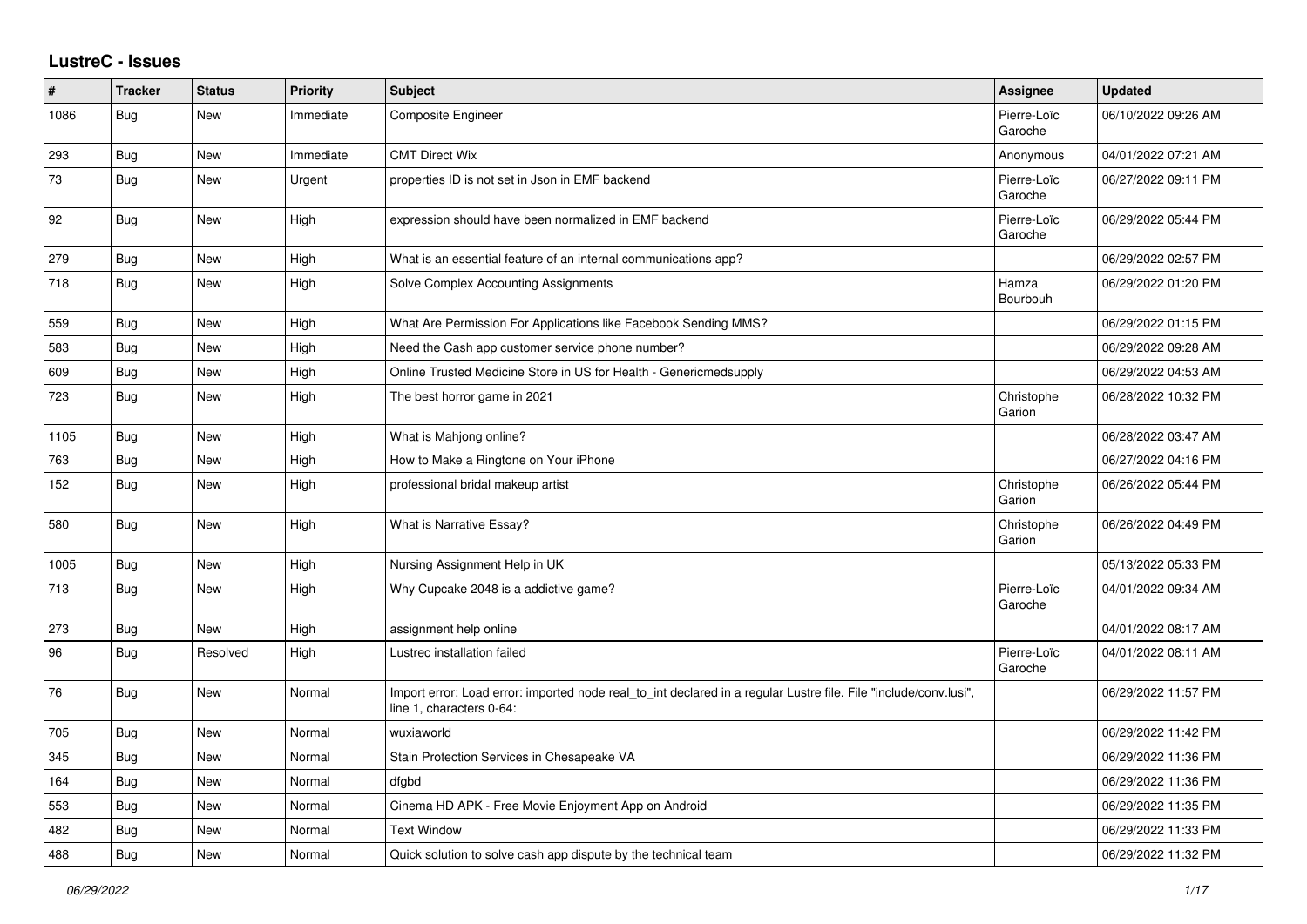| $\#$ | <b>Tracker</b> | <b>Status</b> | <b>Priority</b> | <b>Subject</b>                                                                         | <b>Assignee</b>        | <b>Updated</b>      |
|------|----------------|---------------|-----------------|----------------------------------------------------------------------------------------|------------------------|---------------------|
| 501  | Bug            | New           | Normal          | How Do I Annihilate Cash App Transfer Failed Problems Effectively                      | Pierre-Loïc<br>Garoche | 06/29/2022 11:32 PM |
| 143  | Bug            | New           | Normal          | Bob lace front wigs                                                                    |                        | 06/29/2022 11:22 PM |
| 623  | <b>Bug</b>     | New           | Normal          | Listen to online radio stations for mobile phones                                      |                        | 06/29/2022 11:19 PM |
| 269  | Bug            | New           | Normal          | Is there such a site for app design?                                                   | Anonymous              | 06/29/2022 11:19 PM |
| 515  | <b>Bug</b>     | New           | Normal          | Fragment Nike Dunk High Tokyo Fake                                                     |                        | 06/29/2022 11:19 PM |
| 759  | Bug            | New           | Normal          | Canon IJ Network Tool                                                                  | Pierre-Loïc<br>Garoche | 06/29/2022 11:16 PM |
| 88   | Bug            | New           | Normal          | kind2 output: When for node arguments                                                  | Pierre-Loïc<br>Garoche | 06/29/2022 11:10 PM |
| 267  | Bug            | New           | Normal          | How To Use Internet Radio Services To Listen To Your Favorite Songs                    |                        | 06/29/2022 11:06 PM |
| 537  | <b>Bug</b>     | New           | Normal          | Get tech assistance with customer support on ATT Yahoo email login issue.              |                        | 06/29/2022 11:06 PM |
| 228  | <b>Bug</b>     | New           | Normal          | Why Does Cash App Transaction Failed? - Here Is the Answer                             |                        | 06/29/2022 11:02 PM |
| 664  | <b>Bug</b>     | New           | Normal          | Tea TV Apk Download - The Best Way to Watch Movies Offline                             |                        | 06/29/2022 11:00 PM |
| 811  | <b>Bug</b>     | New           | Normal          | Canon IJ Network Tool                                                                  |                        | 06/29/2022 10:59 PM |
| 766  | <b>Bug</b>     | New           | Normal          | Pobreflix Mod APK Review                                                               |                        | 06/29/2022 10:55 PM |
| 209  | <b>Bug</b>     | New           | Normal          | Neglect to access old Cash App account considering message notice issue? Contact help. |                        | 06/29/2022 10:55 PM |
| 136  | Bug            | New           | Normal          | snappow                                                                                |                        | 06/29/2022 10:52 PM |
| 498  | Bug            | New           | Normal          | Téléchargeur SoundCloud : SoundCloud en Mp3                                            | Christophe<br>Garion   | 06/29/2022 10:51 PM |
| 189  | Bug            | New           | Normal          | <b>College Biology Writing Services</b>                                                |                        | 06/29/2022 10:51 PM |
| 218  | Bug            | New           | Normal          | Popular Educational trends                                                             |                        | 06/29/2022 10:45 PM |
| 687  | Bug            | New           | Normal          | How to use twitch.tv/activate?                                                         |                        | 06/29/2022 10:39 PM |
| 506  | Bug            | New           | Normal          | www.trendmicro.com/activate                                                            |                        | 06/29/2022 10:38 PM |
| 480  | <b>Bug</b>     | New           | Normal          | Nur Online Shop                                                                        |                        | 06/29/2022 10:28 PM |
| 719  | Bug            | New           | Normal          | How Do I Send \$5000 Through Cash App Account With Ease?                               |                        | 06/29/2022 10:15 PM |
| 504  | <b>Bug</b>     | New           | Normal          | A beginner should always look for online Java assignment help!                         |                        | 06/29/2022 10:14 PM |
| 622  | <b>Bug</b>     | New           | Normal          | CheapestMedsShop   100% Safe Medicines Online in UK & AUS.                             |                        | 06/29/2022 10:10 PM |
| 487  | <b>Bug</b>     | New           | Normal          | Cheap Fake Dunks                                                                       |                        | 06/29/2022 10:10 PM |
| 190  | <b>Bug</b>     | New           | Normal          | All About Cash App Transfer Fail Problems                                              |                        | 06/29/2022 10:03 PM |
| 549  | <b>Bug</b>     | New           | Normal          | Radio Luisteren                                                                        |                        | 06/29/2022 10:01 PM |
| 244  | <b>Bug</b>     | New           | Normal          | Quels sont les avantages des stations de radio en ligne.                               |                        | 06/29/2022 09:56 PM |
| 75   | <b>Bug</b>     | New           | Normal          | exception File "checks/algebraicLoop.ml", line 368, characters 16-22: Assertion failed |                        | 06/29/2022 09:56 PM |
| 503  | <b>Bug</b>     | New           | Normal          | Youtube Premium Apk free download for Android                                          |                        | 06/29/2022 09:54 PM |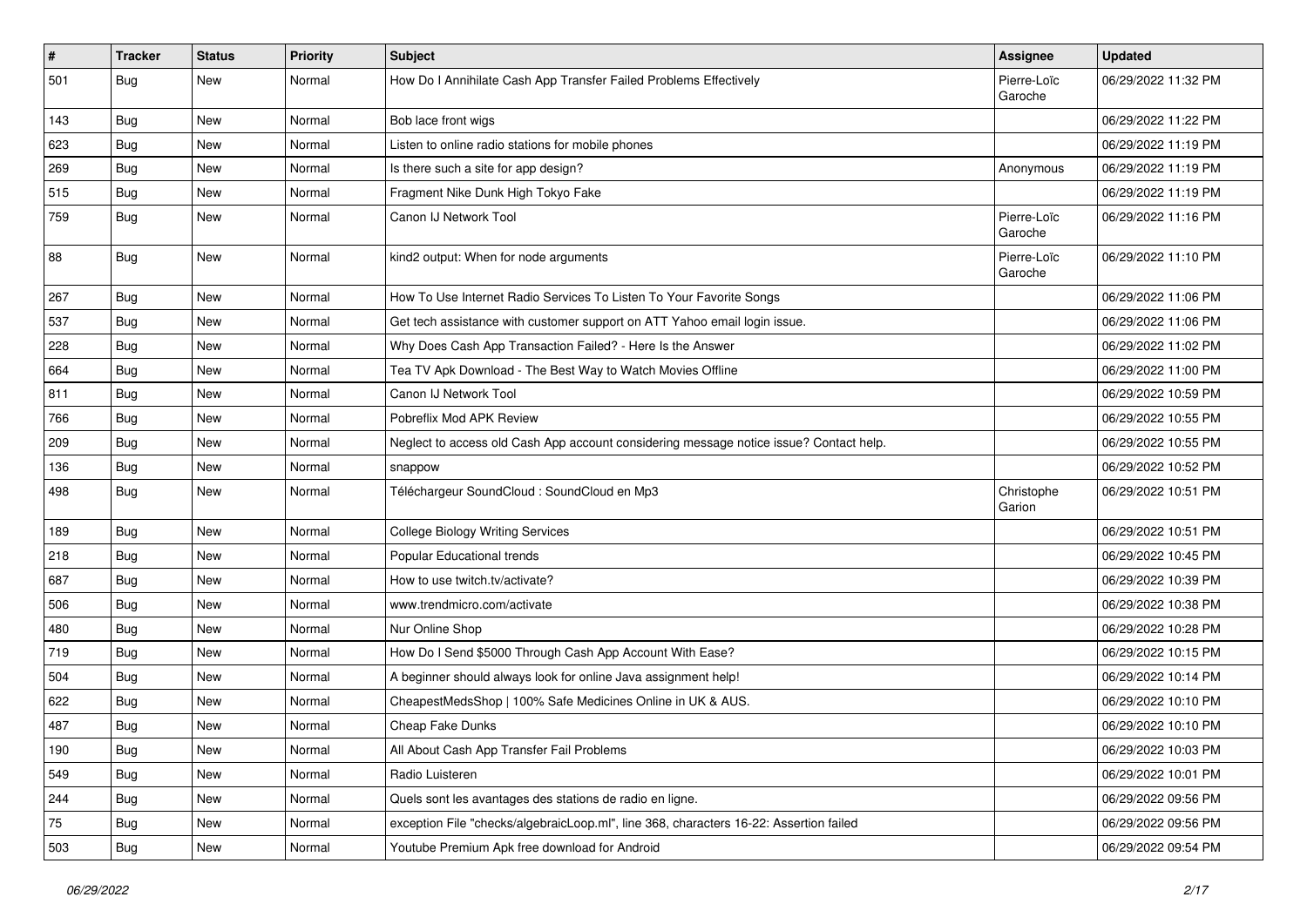| $\vert$ # | <b>Tracker</b> | <b>Status</b> | <b>Priority</b> | Subject                                                                          | <b>Assignee</b>        | <b>Updated</b>      |
|-----------|----------------|---------------|-----------------|----------------------------------------------------------------------------------|------------------------|---------------------|
| 555       | Bug            | New           | Normal          | web design development in hyderabad                                              |                        | 06/29/2022 09:50 PM |
| 150       | <b>Bug</b>     | New           | Normal          | dfgh                                                                             |                        | 06/29/2022 09:47 PM |
| 505       | Bug            | New           | Normal          | www.trendmicro.com/activate                                                      |                        | 06/29/2022 09:42 PM |
| 507       | <b>Bug</b>     | New           | Normal          | central.bitdefender.com                                                          |                        | 06/29/2022 09:35 PM |
| 230       | <b>Bug</b>     | New           | Normal          | Add Money To Cash App Card - Auto Cash Apps                                      |                        | 06/29/2022 09:34 PM |
| 789       | <b>Bug</b>     | New           | Normal          | Full version                                                                     |                        | 06/29/2022 09:29 PM |
| 120       | Bug            | New           | Normal          | ghfjtkx                                                                          | Pierre-Loïc<br>Garoche | 06/29/2022 09:26 PM |
| 604       | Bug            | New           | Normal          | Idle Game Online                                                                 |                        | 06/29/2022 09:21 PM |
| 473       | Bug            | <b>New</b>    | Normal          | Floor Stripping Arlington MA                                                     |                        | 06/29/2022 09:20 PM |
| 257       | Bug            | New           | Normal          | Best latte machines                                                              |                        | 06/29/2022 09:17 PM |
| 525       | <b>Bug</b>     | <b>New</b>    | Normal          | If you don't have a QR code: How to activate cash app card in app                |                        | 06/29/2022 09:16 PM |
| 490       | Bug            | New           | Normal          | Unlock cash app account by getting quick solutions from the technical executives |                        | 06/29/2022 09:14 PM |
| 788       | Bug            | New           | Normal          | Intro Maker Mod APK                                                              |                        | 06/29/2022 09:13 PM |
| 470       | <b>Bug</b>     | New           | Normal          | Commercial Floor Cleaning Westchester MA                                         |                        | 06/29/2022 09:07 PM |
| 735       | <b>Bug</b>     | New           | Normal          | A quick fix of how to get money back from cash app stocks                        |                        | 06/29/2022 09:07 PM |
| 699       | <b>Bug</b>     | New           | Normal          | Would you be able to utilize Cash App Twitch?                                    |                        | 06/29/2022 09:07 PM |
| 461       | Bug            | New           | Normal          | Germs Removal Medford MA                                                         |                        | 06/29/2022 09:06 PM |
| 278       | <b>Bug</b>     | New           | Normal          | Cash App Help & Solutions - Here You Will Get Better Assistance                  |                        | 06/29/2022 09:06 PM |
| 197       | Bug            | New           | Normal          | SBL JABORANDI PLUS HAIR OIL - COMPLETE SCALP CARE (100ML)                        |                        | 06/29/2022 09:04 PM |
| 489       | Bug            | <b>New</b>    | Normal          | Get cash app refund instantly if sent to the wrong person                        |                        | 06/29/2022 09:03 PM |
| 567       | <b>Bug</b>     | New           | Normal          | Singapore assignment help                                                        |                        | 06/29/2022 09:03 PM |
| 219       | Bug            | New           | Normal          | Free Ringtones for Cell Phones.                                                  |                        | 06/29/2022 08:59 PM |
| 520       | <b>Bug</b>     | New           | Normal          | What Is The Major Role Of Cash.app/Help and Support Page?                        |                        | 06/29/2022 08:57 PM |
| 764       | Bug            | New           | Normal          | What is available to see what I can watch HBO Max?                               |                        | 06/29/2022 08:50 PM |
| 495       | <b>Bug</b>     | New           | Normal          | Twitch Clip Downloader Download Twitch Clips Online 2021                         |                        | 06/29/2022 08:49 PM |
| 696       | Bug            | New           | Normal          | How to Install the TuMangaOnline App                                             |                        | 06/29/2022 08:48 PM |
| 603       | Bug            | New           | Normal          | Premiere gratuito da lista de IPTV                                               |                        | 06/29/2022 08:40 PM |
| 523       | <b>Bug</b>     | New           | Normal          | What Is The Right Google Account Recovery Aid To Regain Account Access?          | Pierre-Loïc<br>Garoche | 06/29/2022 08:37 PM |
| 466       | <b>Bug</b>     | New           | Normal          | Floor Stripping Westchester MA                                                   |                        | 06/29/2022 08:36 PM |
| 333       | <b>Bug</b>     | New           | Normal          | Mold Removal Services in Norfolk VA                                              |                        | 06/29/2022 08:31 PM |
| 380       | <b>Bug</b>     | New           | Normal          | Moving Services in McLean VA                                                     |                        | 06/29/2022 08:29 PM |
| 258       | <b>Bug</b>     | New           | Normal          | Fake Nike Dunk High AMBUSH Deep Royal                                            |                        | 06/29/2022 08:21 PM |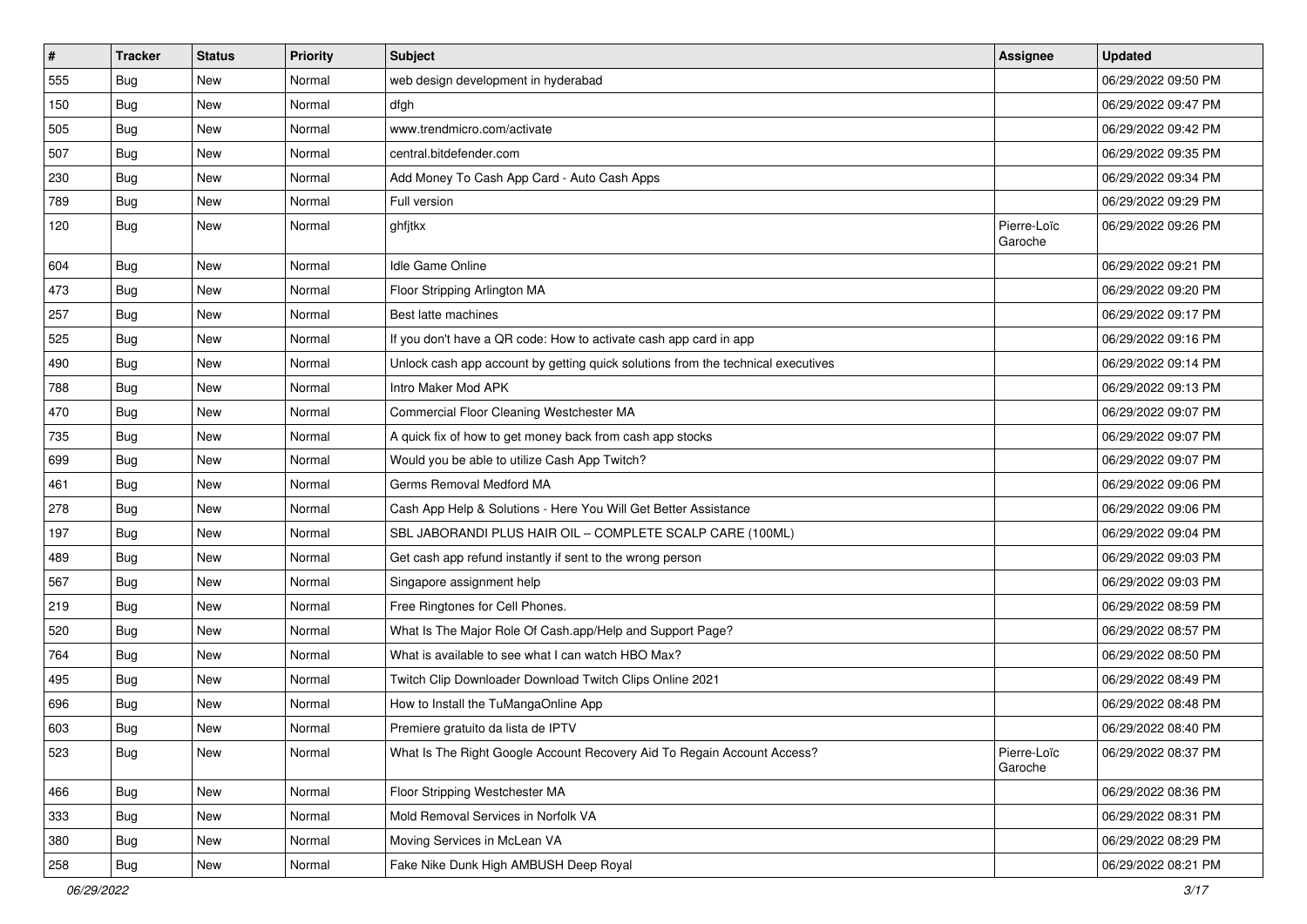| $\pmb{\#}$ | <b>Tracker</b> | <b>Status</b> | Priority | <b>Subject</b>                                                                       | <b>Assignee</b>        | <b>Updated</b>      |
|------------|----------------|---------------|----------|--------------------------------------------------------------------------------------|------------------------|---------------------|
| 662        | <b>Bug</b>     | New           | Normal   | Oreo TV Download - The Easiest Way to Watch Live TV                                  |                        | 06/29/2022 08:19 PM |
| 581        | Bug            | New           | Normal   | E-Learning Course Help                                                               |                        | 06/29/2022 08:19 PM |
| 597        | Bug            | New           | Normal   | Universo s / f Download                                                              |                        | 06/29/2022 08:19 PM |
| 492        | Bug            | New           | Normal   | HD Streamz MOD APK v3.5.5 (Keine Werbung)                                            |                        | 06/29/2022 08:18 PM |
| 500        | Bug            | New           | Normal   | Simply contact the technical team, to find the solution to cash app refund problems. | Pierre-Loïc<br>Garoche | 06/29/2022 08:08 PM |
| 146        | Bug            | New           | Normal   | bayabais                                                                             |                        | 06/29/2022 08:05 PM |
| 188        | <b>Bug</b>     | <b>New</b>    | Normal   | Why are university students buying assignments online?                               | Pierre-Loïc<br>Garoche | 06/29/2022 07:57 PM |
| 642        | <b>Bug</b>     | <b>New</b>    | Normal   | thong tin thoi tiet ngay hom nay                                                     |                        | 06/29/2022 07:52 PM |
| 312        | Bug            | <b>New</b>    | Normal   | Stain Protection Services in Virginia Beach VA                                       |                        | 06/29/2022 07:48 PM |
| 652        | Bug            | New           | Normal   | Sesame Health Benefits                                                               |                        | 06/29/2022 07:46 PM |
| 118        | Bug            | New           | Normal   | golf                                                                                 | Anonymous              | 06/29/2022 07:36 PM |
| 799        | Bug            | New           | Normal   | Who Is an ETL Engineer                                                               |                        | 06/29/2022 07:36 PM |
| 181        | Bug            | New           | Normal   | <b>Healthcare Custom Writing Services</b>                                            |                        | 06/29/2022 07:35 PM |
| 248        | Bug            | New           | Normal   | Mobile ringtones and attractiveness ringtones                                        |                        | 06/29/2022 07:31 PM |
| 712        | Bug            | New           | Normal   | Tips and Tricks                                                                      |                        | 06/29/2022 07:26 PM |
| 1131       | <b>Bug</b>     | New           | Normal   | Calculatrice Forex pour calculer les paramètres de la copie des transactions         |                        | 06/29/2022 07:24 PM |
| 616        | <b>Bug</b>     | New           | Normal   | Buy Anavar Tablets   Anavar For Sale in USA, UK & Australia                          |                        | 06/29/2022 07:00 PM |
| 115        | <b>Bug</b>     | New           | Normal   | <b>NFL LIVE STREAM</b>                                                               |                        | 06/29/2022 07:00 PM |
| 922        | Bug            | New           | Normal   | Why Is The Need For Assignment Writing Services?                                     |                        | 06/29/2022 06:48 PM |
| 658        | Bug            | New           | Normal   | <b>Watermelon Nutrition Facts And Health Benefits</b>                                |                        | 06/29/2022 06:46 PM |
| 282        | Bug            | New           | Normal   | Activate Cash App Card: Learn Simple Steps & Fix Errors                              |                        | 06/29/2022 06:36 PM |
| 678        | Bug            | New           | Normal   | How to be a winner in buidnow gg                                                     |                        | 06/29/2022 06:31 PM |
| 551        | Bug            | New           | Normal   | Why Do Students Need Online Best Dissertation Writing Services?                      |                        | 06/29/2022 06:30 PM |
| 701        | Bug            | New           | Normal   | Why Law Essay Helper UK is Necessary?                                                |                        | 06/29/2022 06:29 PM |
| 253        | Bug            | New           | Normal   | Florence Lawrence                                                                    |                        | 06/29/2022 06:22 PM |
| 119        | <b>Bug</b>     | New           | Normal   | klhjigyu                                                                             |                        | 06/29/2022 06:19 PM |
| 767        | <b>Bug</b>     | New           | Normal   | apkmod                                                                               |                        | 06/29/2022 06:15 PM |
| 183        | <b>Bug</b>     | New           | Normal   | Nursing Assignment Help Online                                                       |                        | 06/29/2022 05:59 PM |
| 475        | Bug            | New           | Normal   | Floor Cleaning Arlington MA                                                          |                        | 06/29/2022 05:53 PM |
| 292        | <b>Bug</b>     | <b>New</b>    | Normal   | Venmo to Cash App Transfer Of Money- Explore Here                                    |                        | 06/29/2022 05:52 PM |
| 573        | <b>Bug</b>     | <b>New</b>    | Normal   | Experimente lo mejor en la aplicación Apk de juegos gratis                           |                        | 06/29/2022 05:48 PM |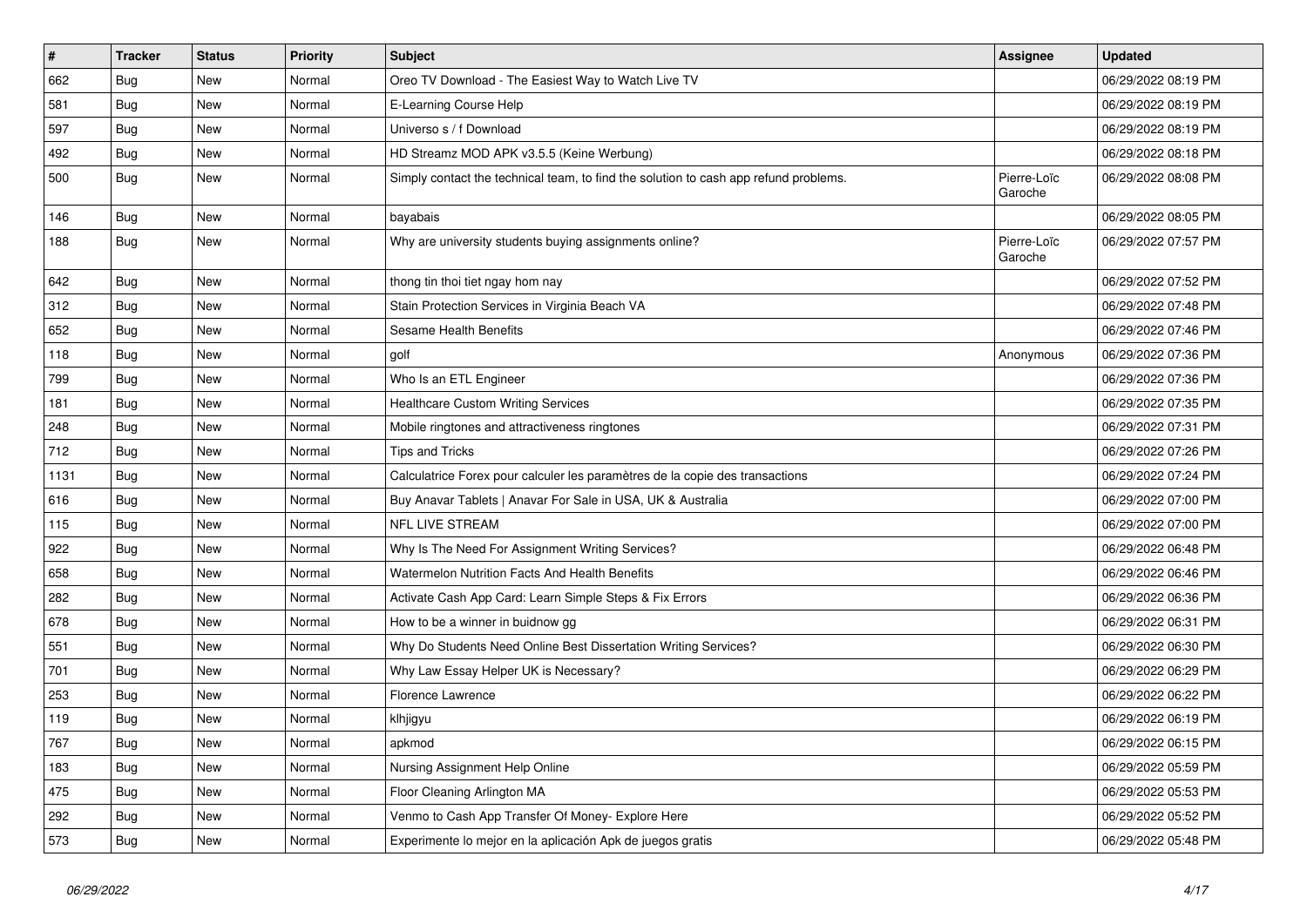| $\#$ | <b>Tracker</b> | <b>Status</b> | <b>Priority</b> | <b>Subject</b>                                                                                                                                                                                                                                                        | <b>Assignee</b>        | <b>Updated</b>      |
|------|----------------|---------------|-----------------|-----------------------------------------------------------------------------------------------------------------------------------------------------------------------------------------------------------------------------------------------------------------------|------------------------|---------------------|
| 153  | <b>Bug</b>     | New           | Normal          | urgent loan online                                                                                                                                                                                                                                                    | Christophe<br>Garion   | 06/29/2022 05:43 PM |
| 132  | <b>Bug</b>     | New           | Normal          | concrete-everything                                                                                                                                                                                                                                                   |                        | 06/29/2022 05:41 PM |
| 771  | <b>Bug</b>     | New           | Normal          | united airlines baggage policy                                                                                                                                                                                                                                        |                        | 06/29/2022 05:39 PM |
| 1069 | Bug            | New           | Normal          | how to get cash app support phone number 24*7 available                                                                                                                                                                                                               |                        | 06/29/2022 05:37 PM |
| 264  | <b>Bug</b>     | New           | Normal          | We Buy Your Unwanted Car                                                                                                                                                                                                                                              | Corentin<br>Lauverjat  | 06/29/2022 05:36 PM |
| 624  | <b>Bug</b>     | New           | Normal          | Use go with the Driving Directions for your go                                                                                                                                                                                                                        |                        | 06/29/2022 05:22 PM |
| 516  | <b>Bug</b>     | New           | Normal          | Does Cash App Help To Get Cash App Refund Without Any Interruption?                                                                                                                                                                                                   |                        | 06/29/2022 05:12 PM |
| 628  | Bug            | New           | Normal          | CV reviewing services!                                                                                                                                                                                                                                                |                        | 06/29/2022 05:09 PM |
| 657  | <b>Bug</b>     | New           | Normal          | Coconut Nutrition Facts And Health Benefits                                                                                                                                                                                                                           |                        | 06/29/2022 05:05 PM |
| 140  | Bug            | New           | Normal          | sugarbalanceusa                                                                                                                                                                                                                                                       |                        | 06/29/2022 04:56 PM |
| 782  | Bug            | New           | Normal          | Comment faire une sonnerie téléphonique                                                                                                                                                                                                                               |                        | 06/29/2022 04:47 PM |
| 513  | <b>Bug</b>     | New           | Normal          | Unlock cash app account using the easy steps:                                                                                                                                                                                                                         | Anonymous              | 06/29/2022 04:45 PM |
| 481  | Bug            | New           | Normal          | Nur Online Shop                                                                                                                                                                                                                                                       |                        | 06/29/2022 03:52 PM |
| 168  | Bug            | New           | Normal          | UFC 256 Live Stream Online                                                                                                                                                                                                                                            |                        | 06/29/2022 03:42 PM |
| 772  | <b>Bug</b>     | New           | Normal          | united airlines baggage policy                                                                                                                                                                                                                                        |                        | 06/29/2022 03:40 PM |
| 289  | <b>Bug</b>     | New           | Normal          | Recover Yahoo Mail Forgotten Password - Explore Kanata Chinese                                                                                                                                                                                                        |                        | 06/29/2022 03:35 PM |
| 593  | Bug            | New           | Normal          | Eiffel Spark Ultimate C2 SN series is a fully synthetic range of advanced performance engine oils blended in<br>high performance fully synthetic (PAO - polyalphaolefin) basestocks fortified with advanced technology<br>additive system, specifically formulated to |                        | 06/29/2022 03:34 PM |
| 534  | Bug            | New           | Normal          | Know how to initiate cash app refund by contacting the technical team                                                                                                                                                                                                 | Pierre-Loïc<br>Garoche | 06/29/2022 03:23 PM |
| 497  | <b>Bug</b>     | New           | Normal          | Fake Nike Dunk Low Off-White Lot 50                                                                                                                                                                                                                                   |                        | 06/29/2022 03:23 PM |
| 717  | <b>Bug</b>     | New           | Normal          | Disney Plus Apk - Watch Movies and TV Shows on Your Device                                                                                                                                                                                                            |                        | 06/29/2022 03:10 PM |
| 592  | Bug            | New           | Normal          | Deezer Premium APK - Baixe músicas de qualquer lugar do mundo de graça                                                                                                                                                                                                |                        | 06/29/2022 03:10 PM |
| 694  | Bug            | New           | Normal          | How to Get Guidance On How To Cash App Withdrawal Limit?                                                                                                                                                                                                              | Christophe<br>Garion   | 06/29/2022 03:09 PM |
| 582  | Bug            | New           | Normal          | Cash App Won't Let Me Send Money If There Is A Low Balance Available                                                                                                                                                                                                  | Pierre-Loïc<br>Garoche | 06/29/2022 03:01 PM |
| 321  | Bug            | New           | Normal          | Tile & Grout Cleaning Services in Virginia Beach VA                                                                                                                                                                                                                   |                        | 06/29/2022 02:55 PM |
| 336  | Bug            | New           | Normal          | Tile & Grout Cleaning Services in Norfolk VA                                                                                                                                                                                                                          |                        | 06/29/2022 02:50 PM |
| 246  | Bug            | New           | Normal          | The Beast App                                                                                                                                                                                                                                                         |                        | 06/29/2022 02:43 PM |
| 502  | Bug            | New           | Normal          | Les instructions pour définir des sonneries pour iPhone sont simples et faciles à suivre                                                                                                                                                                              |                        | 06/29/2022 02:27 PM |
| 561  | <b>Bug</b>     | New           | Normal          | Enjoy the Full YouTube Premium Experience With YouTube Premium Membership                                                                                                                                                                                             |                        | 06/29/2022 02:18 PM |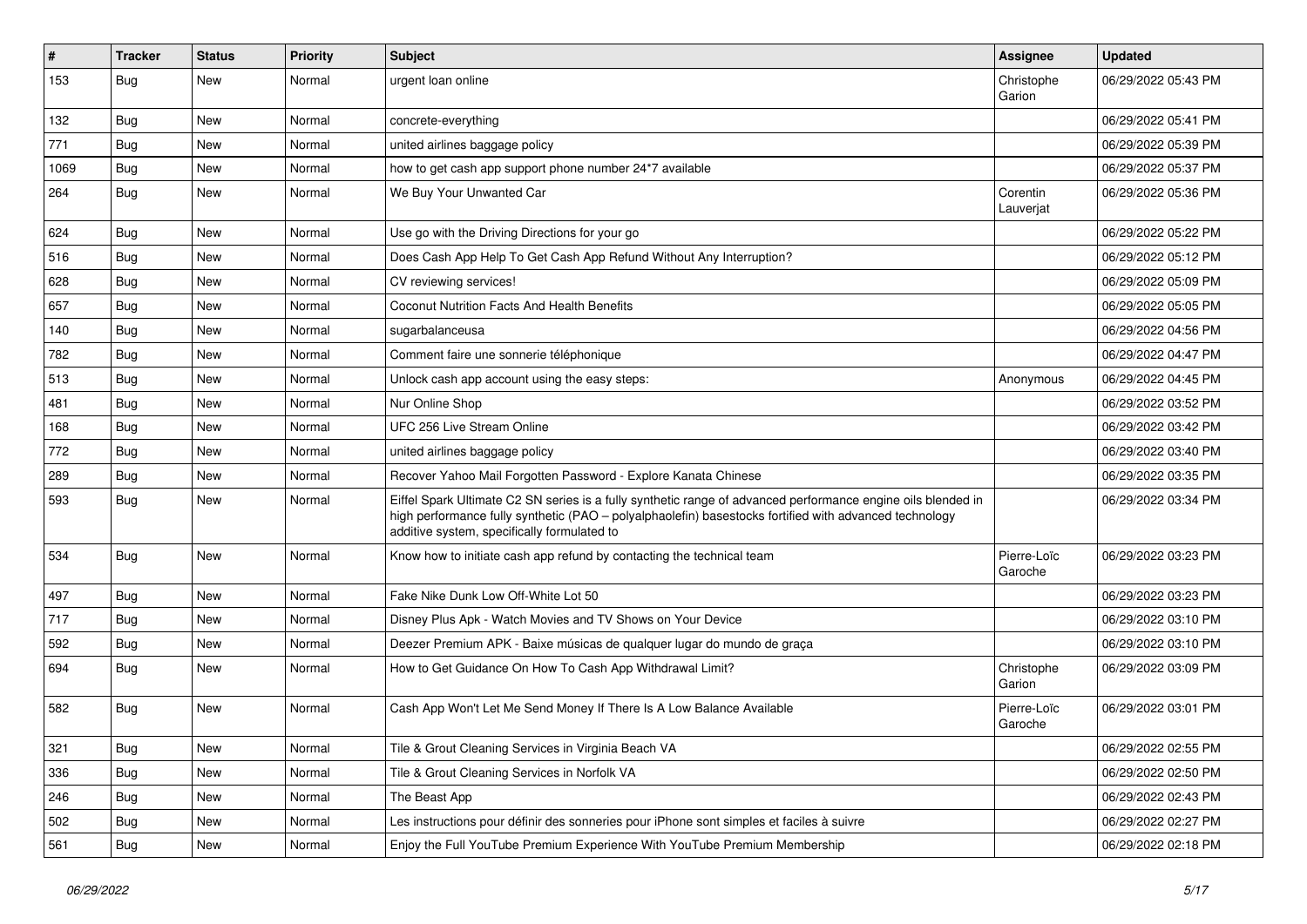| $\sharp$ | <b>Tracker</b> | <b>Status</b> | Priority | Subject                                                                       | Assignee               | <b>Updated</b>      |
|----------|----------------|---------------|----------|-------------------------------------------------------------------------------|------------------------|---------------------|
| 601      | <b>Bug</b>     | New           | Normal   | Best Essay Writing Service UK                                                 | Pierre-Loïc<br>Garoche | 06/29/2022 01:57 PM |
| 145      | <b>Bug</b>     | New           | Normal   | abdulbaissagar                                                                |                        | 06/29/2022 01:56 PM |
| 155      | <b>Bug</b>     | New           | Normal   | Cant access my cash app account                                               | Pierre-Loïc<br>Garoche | 06/29/2022 01:55 PM |
| 496      | Bug            | New           | Normal   | What is Live NetTV?                                                           |                        | 06/29/2022 01:52 PM |
| 211      | <b>Bug</b>     | New           | Normal   | Problem in Cash App rebate? Call Cash App customer service number for help.   |                        | 06/29/2022 01:49 PM |
| 599      | <b>Bug</b>     | New           | Normal   | Do you know how to delete cash app account from your computer?                |                        | 06/29/2022 01:49 PM |
| 275      | <b>Bug</b>     | New           | Normal   | Activate Cash App Card With Or Without QR - Step By Step Guide                | Pierre-Loïc<br>Garoche | 06/29/2022 01:48 PM |
| 783      | Bug            | New           | Normal   | How Do I Determine The Reasons And Solutions To Fix Cash App Transfer Failed? |                        | 06/29/2022 01:42 PM |
| 536      | <b>Bug</b>     | New           | Normal   | How to check the balance on the cash app card                                 | Hamza<br>Bourbouh      | 06/29/2022 01:17 PM |
| 74       | Bug            | New           | Normal   | const is not supported inside contract                                        | Pierre-Loïc<br>Garoche | 06/29/2022 01:17 PM |
| 519      | Bug            | New           | Normal   | Are you finding online UK Assignment writers?                                 |                        | 06/29/2022 01:01 PM |
| 820      | Bug            | New           | Normal   | Metal Slug Apk para Android                                                   |                        | 06/29/2022 12:55 PM |
| 1077     | Bug            | New           | Normal   | Les excellentes façons d'utiliser ces images                                  |                        | 06/29/2022 12:54 PM |
| 285      | Bug            | New           | Normal   | Have you ever written an essay?                                               |                        | 06/29/2022 12:45 PM |
| 157      | Bug            | New           | Normal   | Forget cash app pin                                                           |                        | 06/29/2022 12:43 PM |
| 774      | <b>Bug</b>     | New           | Normal   | Follow proper initiatives                                                     |                        | 06/29/2022 12:34 PM |
| 512      | <b>Bug</b>     | New           | Normal   | The Importance Of Using Custom Writing Services                               |                        | 06/29/2022 12:33 PM |
| 234      | <b>Bug</b>     | New           | Normal   | My Personal Experience With the College Writing Services                      |                        | 06/29/2022 12:28 PM |
| 531      | <b>Bug</b>     | New           | Normal   | Cheap Assignment Writing Service UK                                           | Anonymous              | 06/29/2022 12:18 PM |
| 612      | <b>Bug</b>     | New           | Normal   | Luxury Slingshot Rental                                                       |                        | 06/29/2022 12:15 PM |
| 161      | Bug            | New           | Normal   | dfdrtyuio                                                                     |                        | 06/29/2022 12:00 PM |
| 677      | <b>Bug</b>     | New           | Normal   | Logo Design Services Near Me                                                  |                        | 06/29/2022 11:58 AM |
| 661      | <b>Bug</b>     | New           | Normal   | Turbo VPN MOD APK Download                                                    |                        | 06/29/2022 11:57 AM |
| 586      | <b>Bug</b>     | New           | Normal   | Best Modifications For Your Mobile Phone                                      |                        | 06/29/2022 11:54 AM |
| 542      | Bug            | New           | Normal   | Web N Logo Design                                                             |                        | 06/29/2022 11:42 AM |
| 554      | <b>Bug</b>     | New           | Normal   | XvideoStudio Video Editor APK Free Download on TechToDown                     |                        | 06/29/2022 11:31 AM |
| 217      | Bug            | New           | Normal   | How this service matter most?                                                 |                        | 06/29/2022 11:28 AM |
| 1018     | <b>Bug</b>     | New           | Normal   | So erhalten Sie ein kostenloses Hörbuch                                       |                        | 06/29/2022 11:27 AM |
| 352      | Bug            | New           | Normal   | Tile & Grout Cleaning Services in Chesapeake VA                               |                        | 06/29/2022 11:19 AM |
| 659      | <b>Bug</b>     | New           | Normal   | Olive Oil Properties And Health Benefits                                      |                        | 06/29/2022 11:15 AM |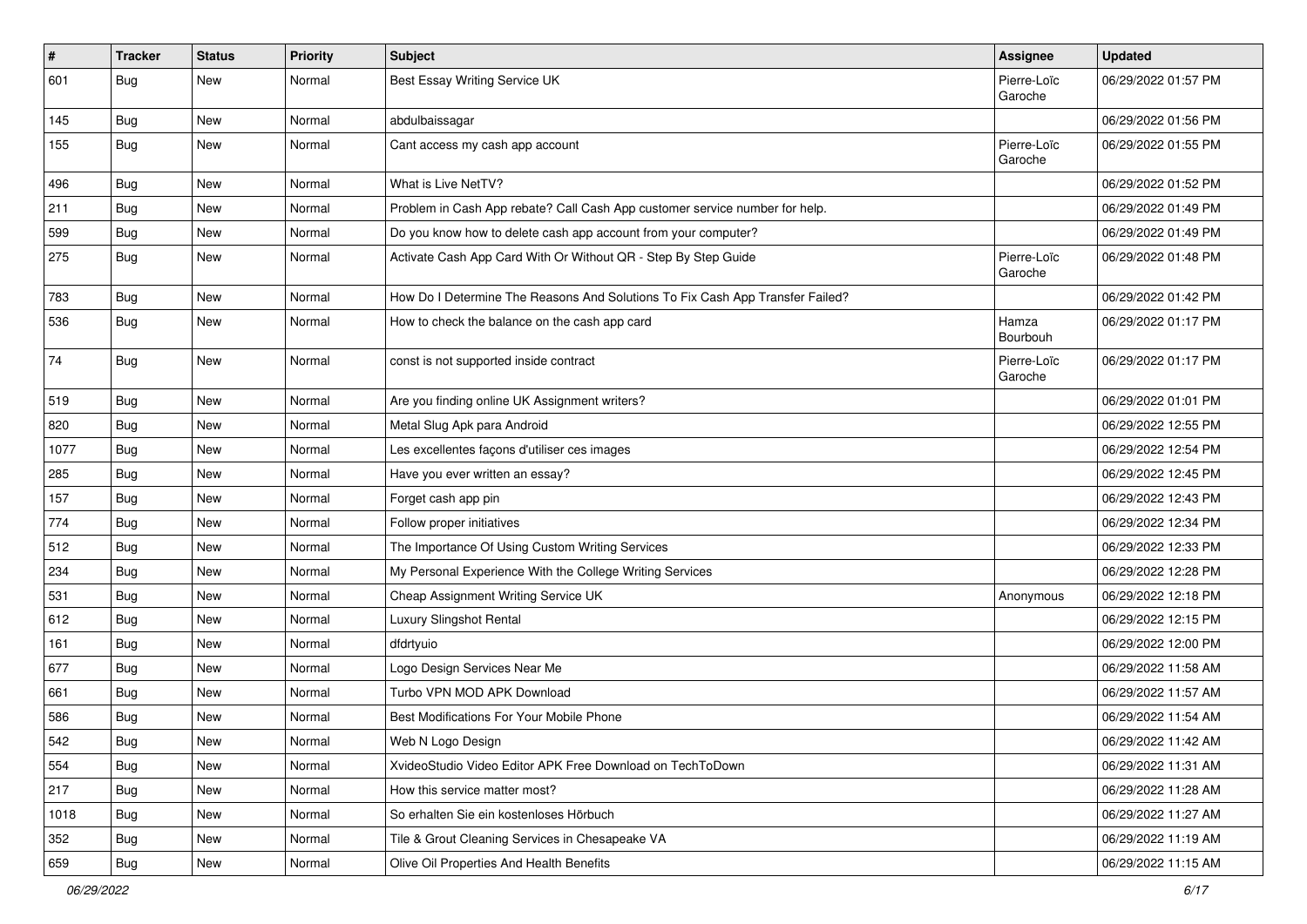| $\sharp$ | <b>Tracker</b> | <b>Status</b> | <b>Priority</b> | Subject                                                                                                 | <b>Assignee</b>        | <b>Updated</b>      |
|----------|----------------|---------------|-----------------|---------------------------------------------------------------------------------------------------------|------------------------|---------------------|
| 650      | <b>Bug</b>     | New           | Normal          | <b>Cherries Health Benefits</b>                                                                         |                        | 06/29/2022 11:13 AM |
| 202      | Bug            | <b>New</b>    | Normal          | blonde wig                                                                                              |                        | 06/29/2022 11:08 AM |
| 618      | Bug            | New           | Normal          | Buy Steroids Online with OurMedicnes.com   Best Quality Steroids                                        |                        | 06/29/2022 10:57 AM |
| 762      | Bug            | <b>New</b>    | Normal          | How To Add Money To A Cash App Card If Struggling With Low Amount?                                      |                        | 06/29/2022 10:53 AM |
| 1087     | <b>Bug</b>     | <b>New</b>    | Normal          | How do new writers start out?                                                                           |                        | 06/29/2022 10:43 AM |
| 532      | <b>Bug</b>     | New           | Normal          | My Assignment Help                                                                                      |                        | 06/29/2022 10:39 AM |
| 602      | <b>Bug</b>     | New           | Normal          | Best Essay Writing Service UK                                                                           | Pierre-Loïc<br>Garoche | 06/29/2022 10:32 AM |
| 563      | Bug            | <b>New</b>    | Normal          | Understanding the Difference Between Free and Paid Mod Apks                                             |                        | 06/29/2022 10:32 AM |
| 708      | Bug            | <b>New</b>    | Normal          | Efficient ways to proceed with the cash app dispute process?                                            |                        | 06/29/2022 10:24 AM |
| 574      | Bug            | New           | Normal          | How to fix the Epson printer offline issue due to a wired connection?                                   |                        | 06/29/2022 10:23 AM |
| 133      | Bug            | <b>New</b>    | Normal          | craftlabs                                                                                               |                        | 06/29/2022 10:22 AM |
| 587      | Bug            | <b>New</b>    | Normal          | Why Picsart Pro Offers Great Features                                                                   |                        | 06/29/2022 10:06 AM |
| 682      | <b>Bug</b>     | New           | Normal          | Does Facebook customer service live chat allow to speak with someone?                                   |                        | 06/29/2022 09:56 AM |
| 787      | Bug            | <b>New</b>    | Normal          | <b>Assured Assignment Help</b>                                                                          |                        | 06/29/2022 09:56 AM |
| 571      | Bug            | <b>New</b>    | Normal          | How may the Cash app dispute your trade?                                                                | Pierre-Loïc<br>Garoche | 06/29/2022 09:47 AM |
| 576      | Bug            | <b>New</b>    | Normal          | So laden Sie ein Instagram-Bild herunter                                                                |                        | 06/29/2022 09:47 AM |
| 684      | Bug            | New           | Normal          | Difference between paper map and online map                                                             |                        | 06/29/2022 09:46 AM |
| 598      | <b>Bug</b>     | <b>New</b>    | Normal          | Universo s / f Download                                                                                 |                        | 06/29/2022 09:45 AM |
| 673      | Bug            | <b>New</b>    | Normal          | Learn the basics of pixel art - Clear grid                                                              |                        | 06/29/2022 09:44 AM |
| 540      | Bug            | New           | Normal          | Why Haven't I Received My Cash App Card? Can I get t the reasons behind it                              |                        | 06/29/2022 09:42 AM |
| 514      | Bug            | <b>New</b>    | Normal          | Trans-Caribbean                                                                                         |                        | 06/29/2022 09:33 AM |
| 1116     | <b>Bug</b>     | New           | Normal          | ipTV smarts pro                                                                                         |                        | 06/29/2022 09:27 AM |
| 479      | <b>Bug</b>     | <b>New</b>    | Normal          | Limousine Service Bellevue WA                                                                           |                        | 06/29/2022 09:16 AM |
| 331      | Bug            | <b>New</b>    | Normal          | Water Extraction Services in Norfolk VA                                                                 |                        | 06/29/2022 09:13 AM |
| 1114     | <b>Bug</b>     | New           | Normal          | To control the car, all you must do is click to go left or right and release the button to go straight. |                        | 06/29/2022 09:05 AM |
| 800      | <b>Bug</b>     | New           | Normal          | Who Is an ETL Engineer                                                                                  |                        | 06/29/2022 08:54 AM |
| 529      | <b>Bug</b>     | New           | Normal          | Thop TV APK - Free Download for Android                                                                 |                        | 06/29/2022 08:52 AM |
| 261      | Bug            | New           | Normal          | Ringtone Downloads - Easy Ways Come Up With Your Own Ringtones                                          |                        | 06/29/2022 08:23 AM |
| 655      | Bug            | New           | Normal          | <b>Eggplant Health Benefits</b>                                                                         |                        | 06/29/2022 08:18 AM |
| 185      | <b>Bug</b>     | New           | Normal          | Non-Plagiarized Research Writing                                                                        |                        | 06/29/2022 07:58 AM |
| 668      | <b>Bug</b>     | New           | Normal          | Get to know Cash App Refund Process here                                                                |                        | 06/29/2022 07:21 AM |
| 494      | <b>Bug</b>     | New           | Normal          | <b>Buy Discussion Post</b>                                                                              |                        | 06/29/2022 07:13 AM |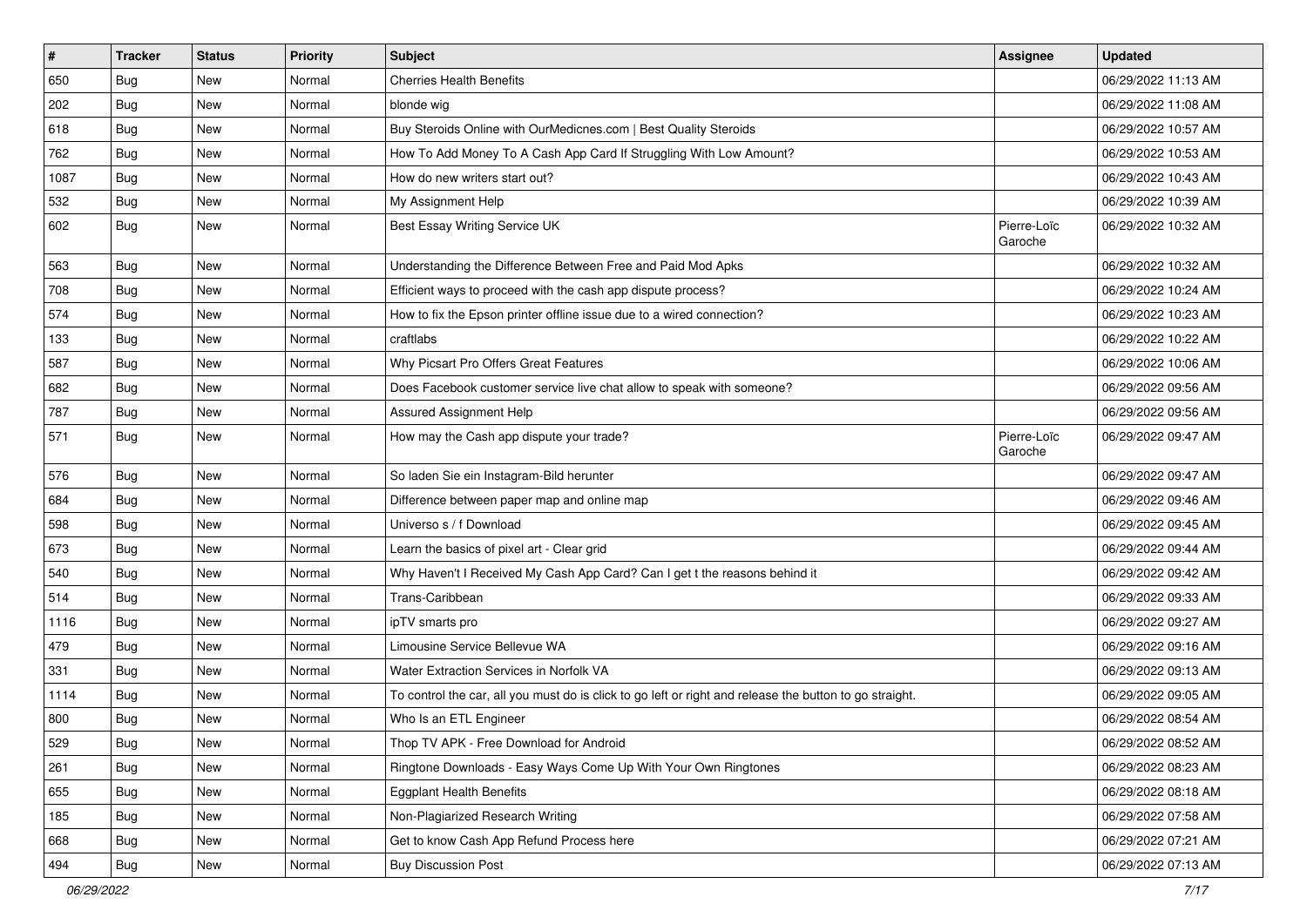| $\vert$ # | <b>Tracker</b> | <b>Status</b> | <b>Priority</b> | Subject                                                                          | <b>Assignee</b>        | <b>Updated</b>      |
|-----------|----------------|---------------|-----------------|----------------------------------------------------------------------------------|------------------------|---------------------|
| 615       | <b>Bug</b>     | New           | Normal          | CheapestMedsShop   100% Safe Medicines Online in USA UK & AUS.                   |                        | 06/29/2022 07:03 AM |
| 613       | <b>Bug</b>     | New           | Normal          | Buy Aspadol 100mg Tab Online in US, UK, AU   Erospharmacy                        |                        | 06/29/2022 07:00 AM |
| 777       | <b>Bug</b>     | New           | Normal          | Obtain driving instructions using Google Maps.                                   |                        | 06/29/2022 07:00 AM |
| 761       | Bug            | New           | Normal          | What is it about basketball that makes it so popular in the United States?       | Corentin<br>Lauverjat  | 06/29/2022 06:51 AM |
| 695       | <b>Bug</b>     | New           | Normal          | Refer Listas IPTV Apk                                                            |                        | 06/29/2022 06:50 AM |
| 262       | Bug            | New           | Normal          | It this true to dealing Wuth                                                     |                        | 06/29/2022 06:48 AM |
| 134       | Bug            | New           | Normal          | wisegolfers                                                                      |                        | 06/29/2022 06:38 AM |
| 225       | <b>Bug</b>     | New           | Normal          | instant personal loan                                                            |                        | 06/29/2022 06:37 AM |
| 347       | <b>Bug</b>     | <b>New</b>    | Normal          | Eco/Green Cleaning Services in Chesapeake VA                                     |                        | 06/29/2022 06:35 AM |
| 450       | Bug            | New           | Normal          | Floor Stripping Quincy MA                                                        |                        | 06/29/2022 06:32 AM |
| 457       | Bug            | New           | Normal          | Carpet Cleaning Medford MA                                                       |                        | 06/29/2022 06:00 AM |
| 222       | Bug            | New           | Normal          | Social Profile links                                                             |                        | 06/29/2022 05:59 AM |
| 184       | Bug            | New           | Normal          | <b>Affordable Business Writing Services</b>                                      |                        | 06/29/2022 05:53 AM |
| 704       | Bug            | New           | Normal          | Reach support team of Chime Customer Service for instant help                    |                        | 06/29/2022 05:49 AM |
| 400       | Bug            | New           | Normal          | Office Moving Services in Potomac MD                                             |                        | 06/29/2022 05:42 AM |
| 465       | Bug            | New           | Normal          | Carpet Cleaning Westchester MA                                                   |                        | 06/29/2022 05:35 AM |
| 524       | Bug            | <b>New</b>    | Normal          | How Does Google Account Recovery Work If Your Account Is Hacked?                 |                        | 06/29/2022 05:32 AM |
| 178       | <b>Bug</b>     | New           | Normal          | transparent lace wigs                                                            |                        | 06/29/2022 05:31 AM |
| 564       | Bug            | New           | Normal          | How To Install RepelisPlus On Your Android Phone?                                |                        | 06/29/2022 05:11 AM |
| 796       | Bug            | New           | Normal          | How Does Cash App ++ actually work and What is the process of it                 |                        | 06/29/2022 05:10 AM |
| 1117      | <b>Bug</b>     | New           | Normal          | Equal Words - Word search game for PC and Windows Phone                          |                        | 06/29/2022 04:58 AM |
| 770       | Bug            | New           | Normal          | Canon IJ Network Tool                                                            |                        | 06/29/2022 04:48 AM |
| 245       | <b>Bug</b>     | New           | Normal          | Write My Essay For Me Cheap                                                      |                        | 06/29/2022 04:10 AM |
| 526       | Bug            | New           | Normal          | Soundcloud to mp3 converter - Download Soundcloud songs                          |                        | 06/29/2022 04:01 AM |
| 804       | Bug            | New           | Normal          | Review                                                                           |                        | 06/29/2022 03:32 AM |
| 724       | Bug            | New           | Normal          | Dial Chime Customer support number for a quick response                          |                        | 06/29/2022 03:31 AM |
| 709       | <b>Bug</b>     | New           | Normal          | How To Load Cash App Card At Walmart Without Having To Face Any Hassle?          |                        | 06/29/2022 03:26 AM |
| 639       | Bug            | New           | Normal          | thong tin chinh xac                                                              |                        | 06/29/2022 02:44 AM |
| 798       | Bug            | New           | Normal          | Who Is an ETL Engineer                                                           |                        | 06/29/2022 02:44 AM |
| 634       | <b>Bug</b>     | New           | Normal          | Buy Vidalista Tablets (Tadalafil) at [\$25 OFF + Free Shipping] Vidalistatablets |                        | 06/29/2022 02:25 AM |
| 614       | Bug            | New           | Normal          | Como baixar o MOD APK no celular                                                 |                        | 06/29/2022 02:22 AM |
| 251       | Bug            | New           | Normal          | All About Cash App Transfer Fail Problems                                        | Pierre-Loïc<br>Garoche | 06/29/2022 01:24 AM |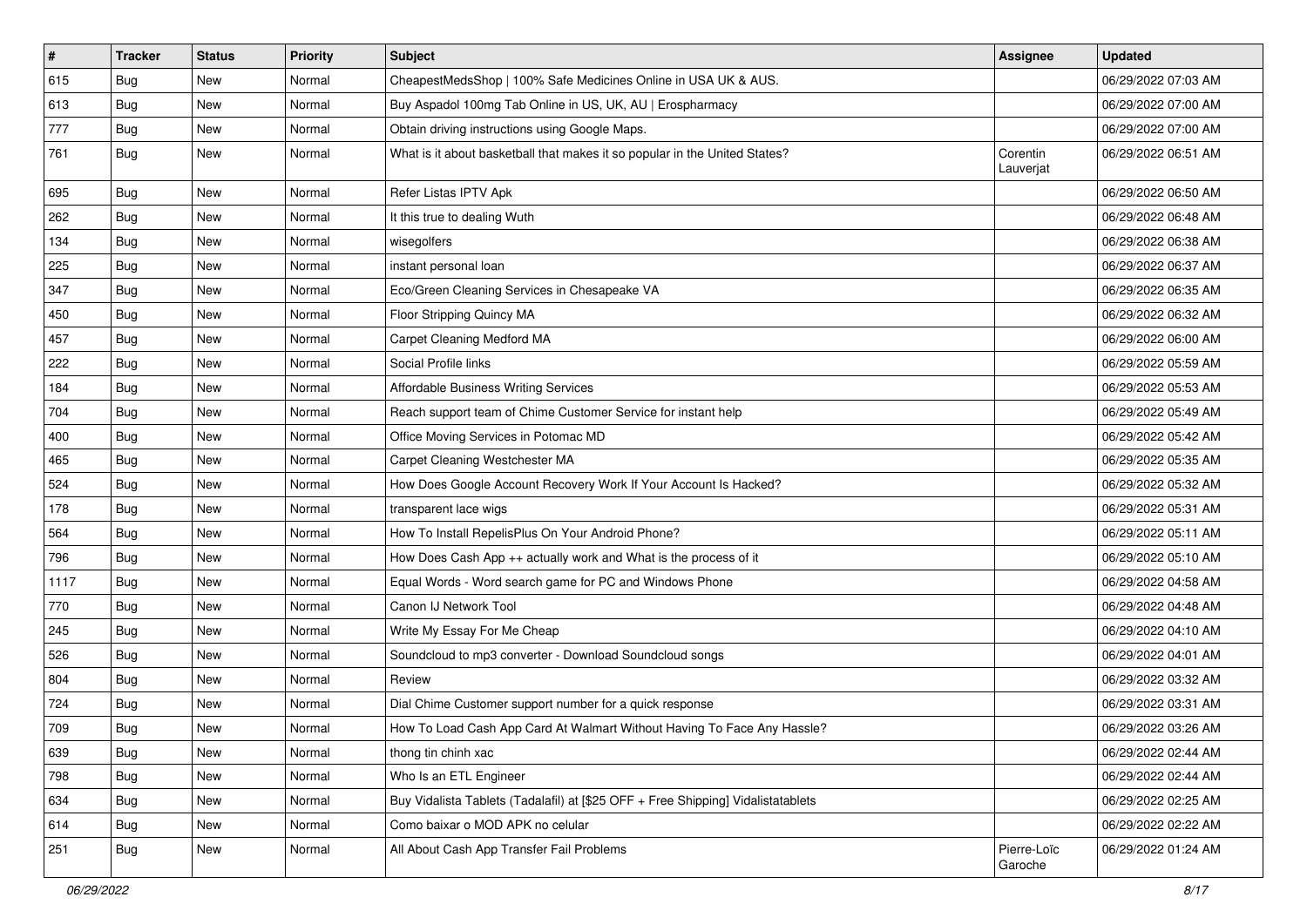| $\pmb{\#}$ | <b>Tracker</b> | <b>Status</b> | <b>Priority</b> | Subject                                                                             | <b>Assignee</b>        | <b>Updated</b>      |
|------------|----------------|---------------|-----------------|-------------------------------------------------------------------------------------|------------------------|---------------------|
| 528        | <b>Bug</b>     | New           | Normal          | Korean Mag                                                                          |                        | 06/29/2022 01:13 AM |
| 556        | <b>Bug</b>     | New           | Normal          | Play Game Mod Apk With Your Friends                                                 |                        | 06/29/2022 01:00 AM |
| 584        | Bug            | New           | Normal          | Want the cash app customer service number to check balance?                         |                        | 06/29/2022 01:00 AM |
| 591        | <b>Bug</b>     | New           | Normal          | How To Find Facebook Modifications For Your Spotify Premium Apk?                    |                        | 06/29/2022 12:40 AM |
| 671        | Bug            | New           | Normal          | Hot games                                                                           | Pierre-Loïc<br>Garoche | 06/29/2022 12:40 AM |
| 667        | <b>Bug</b>     | New           | Normal          | What Is a Ringtone?                                                                 |                        | 06/29/2022 12:34 AM |
| 703        | <b>Bug</b>     | New           | Normal          | For real-time help, dial Facebook customer service number                           |                        | 06/29/2022 12:30 AM |
| 250        | <b>Bug</b>     | New           | Normal          | Reviews of phone ringtones                                                          |                        | 06/29/2022 12:29 AM |
| 619        | <b>Bug</b>     | New           | Normal          | Online Trusted Medicine Store in US for Health - Genericmedsupply                   |                        | 06/29/2022 12:26 AM |
| 635        | Bug            | New           | Normal          | Buy Steroids Online with OurMedicnes.com   Best Quality Steroids                    |                        | 06/29/2022 12:17 AM |
| 550        | <b>Bug</b>     | New           | Normal          | Nederland FM - beste manieren om naar internationale radio op internet te luisteren |                        | 06/29/2022 12:06 AM |
| 797        | <b>Bug</b>     | New           | Normal          | Psychedelic                                                                         | Christophe<br>Garion   | 06/28/2022 11:11 PM |
| 265        | <b>Bug</b>     | New           | Normal          | 3 Faq's On Downloading To Your Apple Ipod                                           |                        | 06/28/2022 11:07 PM |
| 530        | <b>Bug</b>     | New           | Normal          | Cheap Assignment Writing Service UK                                                 | Anonymous              | 06/28/2022 11:00 PM |
| 541        | <b>Bug</b>     | New           | Normal          | How to fix the cash app payment failed errors?                                      |                        | 06/28/2022 10:56 PM |
| 588        | Bug            | New           | Normal          | YouTube Vanced Apk Manager App - Como instalá-lo                                    |                        | 06/28/2022 10:56 PM |
| 689        | <b>Bug</b>     | New           | Normal          | How to use twitch.tv/activate?                                                      |                        | 06/28/2022 10:48 PM |
| 715        | Bug            | New           | Normal          | Puppy Playtime Descargar gratis                                                     |                        | 06/28/2022 10:46 PM |
| 808        | <b>Bug</b>     | New           | Normal          | Sinnvolle Guten-Morgen-Grüße                                                        |                        | 06/28/2022 10:45 PM |
| 805        | Bug            | New           | Normal          | Ketamine Online Store                                                               | Christophe<br>Garion   | 06/28/2022 10:04 PM |
| 886        | Bug            | New           | Normal          | Is the Fox News Channel on Roku free?                                               |                        | 06/28/2022 09:36 PM |
| 656        | <b>Bug</b>     | New           | Normal          | Kiwi Nutrition Facts And Health Benefits                                            |                        | 06/28/2022 08:54 PM |
| 518        | <b>Bug</b>     | New           | Normal          | How To Check The Balance Of Cash App Account By Taking Cash App Support?            |                        | 06/28/2022 08:51 PM |
| 139        | Bug            | New           | Normal          | relseo                                                                              |                        | 06/28/2022 08:48 PM |
| 239        | <b>Bug</b>     | New           | Normal          | Algunas características más de Choices MOD APK                                      |                        | 06/28/2022 08:47 PM |
| 672        | Bug            | New           | Normal          | The easiest way to delete ringtones on iPhone                                       |                        | 06/28/2022 08:44 PM |
| 138        | <b>Bug</b>     | New           | Normal          | own-sweethome                                                                       |                        | 06/28/2022 08:42 PM |
| 711        | <b>Bug</b>     | New           | Normal          | Human Fall Flat Apk Download                                                        |                        | 06/28/2022 08:27 PM |
| 474        | <b>Bug</b>     | New           | Normal          | Floor Waxing Arlington MA                                                           |                        | 06/28/2022 08:10 PM |
| 569        | <b>Bug</b>     | New           | Normal          | What is the incoming and outgoing mail server for Outlook IMAP settings?            | Pierre-Loïc<br>Garoche | 06/28/2022 07:38 PM |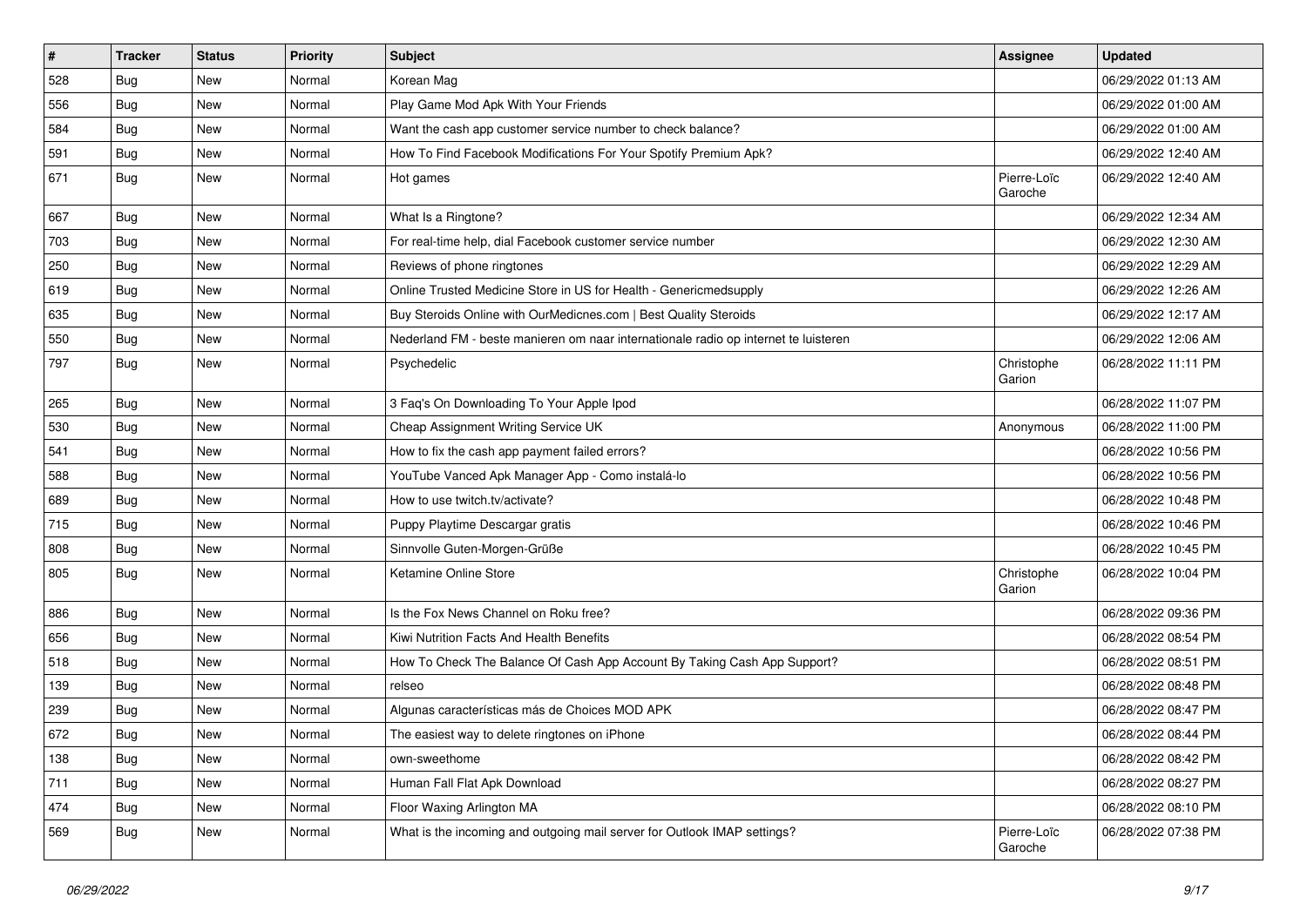| $\vert$ # | <b>Tracker</b> | <b>Status</b> | <b>Priority</b> | Subject                                                                   | <b>Assignee</b>        | <b>Updated</b>      |
|-----------|----------------|---------------|-----------------|---------------------------------------------------------------------------|------------------------|---------------------|
| 167       | <b>Bug</b>     | New           | Normal          | instant loan without documents                                            | Anonymous              | 06/28/2022 07:35 PM |
| 663       | Bug            | New           | Normal          | Know how the Cash app twitches words in a detailed way.                   | Pierre-Loïc<br>Garoche | 06/28/2022 07:08 PM |
| 888       | Bug            | New           | Normal          | Is the Fox News Channel on Roku free?                                     |                        | 06/28/2022 06:58 PM |
| 123       | Bug            | New           | Normal          | https://www.reddit.com/r/NRLgrandfinal2020/                               |                        | 06/28/2022 06:50 PM |
| 372       | Bug            | New           | Normal          | Auto Transport Services in Arlington County VA                            |                        | 06/28/2022 06:49 PM |
| 477       | <b>Bug</b>     | New           | Normal          | What Does Online Coupon Mean?                                             |                        | 06/28/2022 06:40 PM |
| 733       | <b>Bug</b>     | New           | Normal          | How does one go about getting a book deal?                                |                        | 06/28/2022 06:35 PM |
| 533       | <b>Bug</b>     | New           | Normal          | How to complete the homework assignments in economics in the easiest way? |                        | 06/28/2022 06:26 PM |
| 1110      | <b>Bug</b>     | New           | Normal          | Six Guns Mod Apk Answers Your Questions                                   | Pierre-Loïc<br>Garoche | 06/28/2022 06:26 PM |
| 149       | <b>Bug</b>     | <b>New</b>    | Normal          | dftgy                                                                     |                        | 06/28/2022 06:18 PM |
| 1000      | <b>Bug</b>     | New           | Normal          | Super easy way to zoom photos and upload to Instagram                     | Christophe<br>Garion   | 06/28/2022 06:14 PM |
| 651       | Bug            | New           | Normal          | Salmon Health Benefits                                                    |                        | 06/28/2022 05:49 PM |
| 780       | <b>Bug</b>     | New           | Normal          | <b>Best Whatsapp Modified APKs</b>                                        | Pierre-Loïc<br>Garoche | 06/28/2022 05:38 PM |
| 169       | <b>Bug</b>     | New           | Normal          | CV Maker - UAE CV Writing Agency                                          |                        | 06/28/2022 05:38 PM |
| 508       | Bug            | New           | Normal          | hire a professional dissertation help                                     |                        | 06/28/2022 04:58 PM |
| 643       | <b>Bug</b>     | New           | Normal          | Oreo TV Apk Download                                                      |                        | 06/28/2022 04:57 PM |
| 159       | Bug            | New           | Normal          | xfguih njgkh                                                              |                        | 06/28/2022 04:45 PM |
| 726       | <b>Bug</b>     | New           | Normal          | Mobile Application Development Services                                   |                        | 06/28/2022 04:44 PM |
| 697       | <b>Bug</b>     | New           | Normal          | How to Descargar Pura TV For Android                                      |                        | 06/28/2022 04:43 PM |
| 1115      | Bug            | New           | Normal          | How to access your saved favorite Tiktok                                  |                        | 06/28/2022 03:59 PM |
| 769       | Bug            | New           | Normal          | check my cash app                                                         |                        | 06/28/2022 03:29 PM |
| 816       | Bug            | New           | Normal          | Play Scribble io fun with everyone                                        |                        | 06/28/2022 03:20 PM |
| 674       | Bug            | New           | Normal          | The best game in 2021                                                     | Pierre-Loïc<br>Garoche | 06/28/2022 03:17 PM |
| 570       | Bug            | New           | Normal          | What is Sutton bank cash app customer service phone number?               | Pierre-Loïc<br>Garoche | 06/28/2022 03:09 PM |
| 980       | Bug            | New           | Normal          | Free Gas Cards for the Unemployed                                         |                        | 06/28/2022 02:54 PM |
| 645       | <b>Bug</b>     | New           | Normal          | thong tin chinh xac nhat hom nay                                          |                        | 06/28/2022 02:48 PM |
| 194       | Bug            | New           | Normal          | lace closure wigs                                                         |                        | 06/28/2022 02:29 PM |
| 776       | Bug            | New           | Normal          | Wibargain                                                                 |                        | 06/28/2022 01:57 PM |
| 969       | <b>Bug</b>     | New           | Normal          | Watch NCAA Football Live Match Free                                       |                        | 06/28/2022 01:31 PM |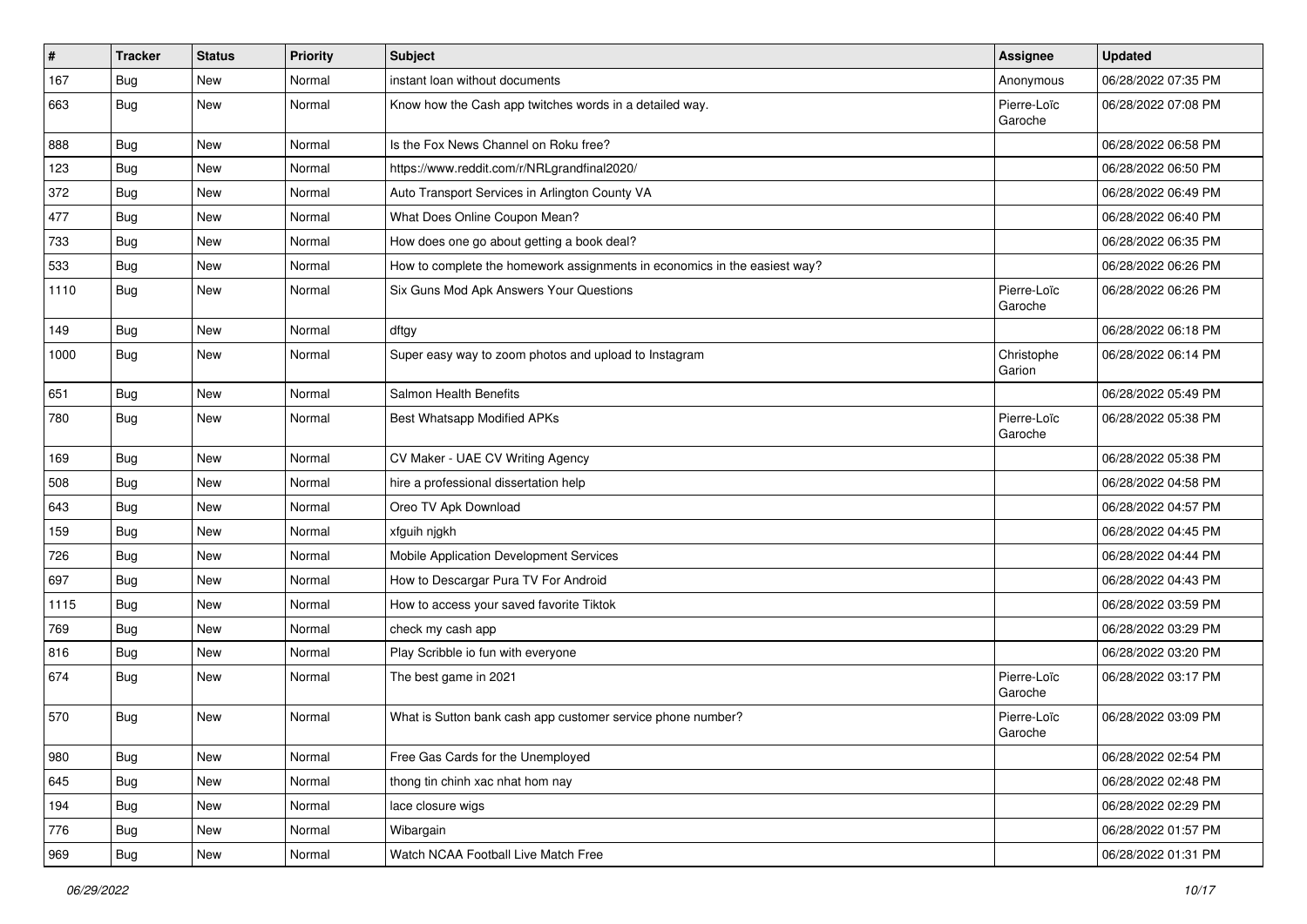| $\vert$ # | <b>Tracker</b> | <b>Status</b> | <b>Priority</b> | Subject                                                                                                         | <b>Assignee</b>   | <b>Updated</b>      |
|-----------|----------------|---------------|-----------------|-----------------------------------------------------------------------------------------------------------------|-------------------|---------------------|
| 280       | <b>Bug</b>     | New           | Normal          | Pacific Web Design                                                                                              |                   | 06/28/2022 01:25 PM |
| 315       | <b>Bug</b>     | <b>New</b>    | Normal          | Dissertation help UK                                                                                            |                   | 06/28/2022 01:20 PM |
| 729       | Bug            | New           | Normal          | Canon IJ Network Tool                                                                                           |                   | 06/28/2022 01:10 PM |
| 460       | <b>Bug</b>     | New           | Normal          | Floor Cleaning Medford MA                                                                                       |                   | 06/28/2022 01:07 PM |
| 815       | Bug            | New           | Normal          | how do i call cash app customer service                                                                         | Xavier Thirioux   | 06/28/2022 01:04 PM |
| 201       | Bug            | New           | Normal          | closure wig                                                                                                     |                   | 06/28/2022 12:58 PM |
| 784       | <b>Bug</b>     | New           | Normal          | How To Add Money On Cash App Card And Check The Funds?                                                          |                   | 06/28/2022 12:36 PM |
| 670       | Bug            | New           | Normal          | JTWhatsApp Apk - The New and Improved WhatsApp                                                                  |                   | 06/28/2022 12:32 PM |
| 773       | <b>Bug</b>     | New           | Normal          | Spades - Play online free                                                                                       |                   | 06/28/2022 12:26 PM |
| 471       | Bug            | New           | Normal          | Residential Floor Cleaning Westchester MA                                                                       |                   | 06/28/2022 12:23 PM |
| 828       | <b>Bug</b>     | New           | Normal          | Nursery management                                                                                              |                   | 06/28/2022 12:10 PM |
| 743       | <b>Bug</b>     | New           | Normal          | They promote 'pixel art' contests and a 'game jam' related to the work and figure of Carlos Casares             |                   | 06/28/2022 12:04 PM |
| 690       | Bug            | New           | Normal          | campervan hire                                                                                                  |                   | 06/28/2022 11:55 AM |
| 781       | <b>Bug</b>     | New           | Normal          | Free Whatsapp Group to Join                                                                                     |                   | 06/28/2022 11:48 AM |
| 464       | Bug            | New           | Normal          | Upholstery Cleaning Westchester MA                                                                              |                   | 06/28/2022 11:39 AM |
| 785       | <b>Bug</b>     | New           | Normal          | How To Get Money Off Cash App Without Card Or With A Card?                                                      |                   | 06/28/2022 11:35 AM |
| 627       | <b>Bug</b>     | New           | Normal          | <b>HELO</b>                                                                                                     |                   | 06/28/2022 11:28 AM |
| 981       | <b>Bug</b>     | New           | Normal          | VidMate Mod APK                                                                                                 |                   | 06/28/2022 11:24 AM |
| 976       | <b>Bug</b>     | New           | Normal          | How to delete the cash app account history right now?                                                           | Hamza<br>Bourbouh | 06/28/2022 11:22 AM |
| 129       | Bug            | New           | Normal          | xcvgbgh                                                                                                         |                   | 06/28/2022 11:10 AM |
| 182       | <b>Bug</b>     | New           | Normal          | <b>Healthcare Custom Writing Services</b>                                                                       |                   | 06/28/2022 10:53 AM |
| 1129      | Bug            | New           | Normal          | how to enable direct deposit on cash app?                                                                       |                   | 06/28/2022 10:44 AM |
| 469       | <b>Bug</b>     | New           | Normal          | Germs Removal Westchester MA                                                                                    |                   | 06/28/2022 10:40 AM |
| 666       | <b>Bug</b>     | New           | Normal          | 470+ pages à colorier de Noël                                                                                   |                   | 06/28/2022 10:02 AM |
| 809       | <b>Bug</b>     | New           | Normal          | Smash Karts - immerse yourself in the exciting race                                                             |                   | 06/28/2022 09:57 AM |
| 632       | <b>Bug</b>     | <b>New</b>    | Normal          | CheapestMedsShop   100% Safe Medicines Online in UK & AUS.                                                      |                   | 06/28/2022 09:52 AM |
| 128       | <b>Bug</b>     | New           | Normal          | dfgbd                                                                                                           |                   | 06/28/2022 09:48 AM |
| 997       | Bug            | New           | Normal          | 123.hp.com/laserjet                                                                                             |                   | 06/28/2022 09:48 AM |
| 565       | Bug            | New           | Normal          | How To Install RepelisPlus On Your Android Phone?                                                               |                   | 06/28/2022 09:46 AM |
| 817       | Bug            | New           | Normal          | Pacman 30th Anniversary                                                                                         |                   | 06/28/2022 09:20 AM |
| 210       | <b>Bug</b>     | New           | Normal          | Issue with check symbol in Cash App? Dial assist number with calling Cash App customer service phone<br>number. |                   | 06/28/2022 09:09 AM |
| 821       | <b>Bug</b>     | New           | Normal          | Nicoo - A Review of the Popular Battle Royale Game                                                              |                   | 06/28/2022 08:30 AM |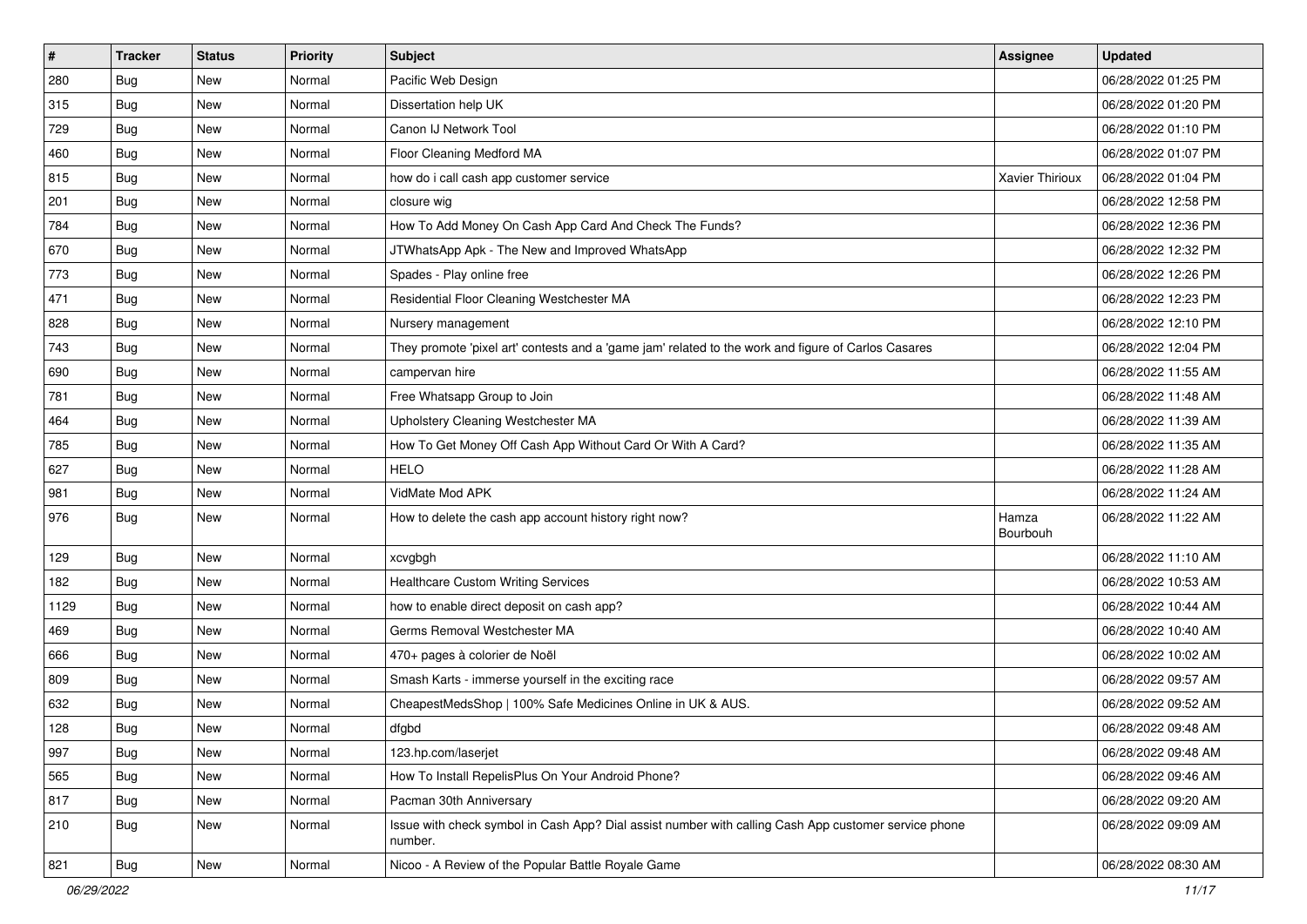| $\pmb{\#}$ | <b>Tracker</b> | <b>Status</b> | <b>Priority</b> | <b>Subject</b>                                                                   | <b>Assignee</b>        | <b>Updated</b>      |
|------------|----------------|---------------|-----------------|----------------------------------------------------------------------------------|------------------------|---------------------|
| 548        | <b>Bug</b>     | New           | Normal          | Web N Logo Design                                                                |                        | 06/28/2022 08:24 AM |
| 284        | <b>Bug</b>     | New           | Normal          | All About Cash App Transfer Fail Problems                                        |                        | 06/28/2022 08:24 AM |
| 247        | <b>Bug</b>     | New           | Normal          | best 4 Channel Amp                                                               |                        | 06/28/2022 07:58 AM |
| 707        | <b>Bug</b>     | New           | Normal          | Why Accounting Assignments Are Beneficial For The Students?                      | Pierre-Loïc<br>Garoche | 06/28/2022 07:29 AM |
| 722        | <b>Bug</b>     | New           | Normal          | Vergrößern Sie Instagram-Fotos mit instazoom                                     | Christophe<br>Garion   | 06/28/2022 07:21 AM |
| 589        | <b>Bug</b>     | New           | Normal          | How can I get the cash app phone number of customer support?                     |                        | 06/28/2022 07:11 AM |
| 734        | <b>Bug</b>     | New           | Normal          | DR. STRANGE: Multiverse of Scheduling Madness!                                   |                        | 06/28/2022 07:07 AM |
| 621        | Bug            | New           | Normal          | Buy All Modafinil & Armodafinil Tablets @Buy Modafinil US                        |                        | 06/28/2022 06:49 AM |
| 640        | <b>Bug</b>     | New           | Normal          | play game with me                                                                |                        | 06/28/2022 06:33 AM |
| 629        | <b>Bug</b>     | New           | Normal          | How Can I Load Cash App Card at Walmart straight away?                           |                        | 06/28/2022 06:07 AM |
| 753        | <b>Bug</b>     | New           | Normal          | onlineessaygrader                                                                |                        | 06/28/2022 05:55 AM |
| 744        | <b>Bug</b>     | New           | Normal          | <b>Pixel Survive</b>                                                             |                        | 06/28/2022 05:13 AM |
| 702        | <b>Bug</b>     | New           | Normal          | Avail Chime Customer Service to know How To Get Chime Bank Statement             |                        | 06/28/2022 04:58 AM |
| 822        | Bug            | New           | Normal          | Dowload Your Boyfriend Game                                                      |                        | 06/28/2022 04:56 AM |
| 231        | <b>Bug</b>     | New           | Normal          | Is the ringtone download difficult or not?                                       | Pierre-Loïc<br>Garoche | 06/28/2022 04:48 AM |
| 620        | <b>Bug</b>     | New           | Normal          | Viagra Meds: Fastest & Quick Delivery On Your Doorstep - USA                     |                        | 06/28/2022 04:33 AM |
| 965        | Bug            | New           | Normal          | Go with cash app customer service to know where I can load my cash app card      |                        | 06/28/2022 04:30 AM |
| 577        | <b>Bug</b>     | New           | Normal          | Follow these easy steps to make Admiral Casino Login                             |                        | 06/28/2022 03:52 AM |
| 193        | <b>Bug</b>     | New           | Normal          | 18% Discount on Homeopathic medicines                                            |                        | 06/28/2022 03:38 AM |
| 617        | Bug            | New           | Normal          | Buy Vidalista Tablets (Tadalafil) at [\$25 OFF + Free Shipping] Vidalistatablets |                        | 06/28/2022 03:33 AM |
| 983        | <b>Bug</b>     | New           | Normal          | Finding issue in tekken 3 game?                                                  |                        | 06/28/2022 03:26 AM |
| 802        | <b>Bug</b>     | New           | Normal          | Who Is an ETL Engineer                                                           |                        | 06/28/2022 02:03 AM |
| 483        | <b>Bug</b>     | New           | Normal          | UK best essay writing service                                                    |                        | 06/28/2022 01:35 AM |
| 999        | <b>Bug</b>     | New           | Normal          | Is there a way to find Google Feud answers?                                      |                        | 06/28/2022 01:27 AM |
| 348        | <b>Bug</b>     | New           | Normal          | Mold Removal Services in Chesapeake VA                                           |                        | 06/28/2022 12:53 AM |
| 200        | Bug            | New           | Normal          | uiopi[o                                                                          |                        | 06/28/2022 12:33 AM |
| 814        | <b>Bug</b>     | New           | Normal          | Stage Fright Cure                                                                | Pierre-Loïc<br>Garoche | 06/28/2022 12:31 AM |
| 114        | <b>Bug</b>     | New           | Normal          | <b>Medical Research Writing Services</b>                                         |                        | 06/28/2022 12:06 AM |
| 714        | <b>Bug</b>     | New           | Normal          | Cuevana 3 Premium - Enjoy Your Favorite Movies and TV Shows on Your Smart TV     |                        | 06/27/2022 11:43 PM |
| 939        | <b>Bug</b>     | New           | Normal          | Ability to change sound notifications                                            | Christophe<br>Garion   | 06/27/2022 11:29 PM |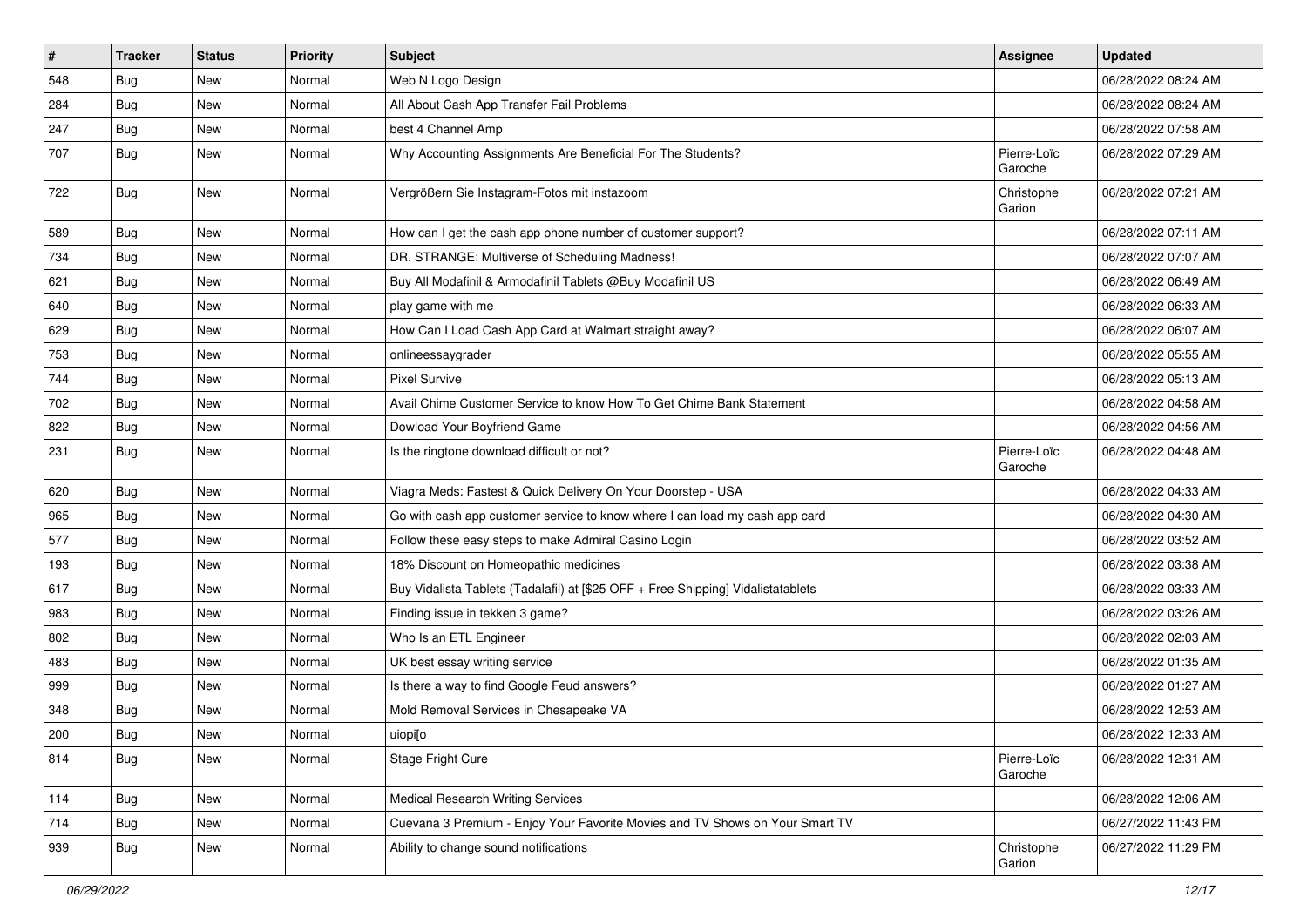| $\vert$ # | <b>Tracker</b> | <b>Status</b> | <b>Priority</b> | <b>Subject</b>                                                      | <b>Assignee</b>      | <b>Updated</b>      |
|-----------|----------------|---------------|-----------------|---------------------------------------------------------------------|----------------------|---------------------|
| 607       | <b>Bug</b>     | New           | Normal          | Vex 5                                                               |                      | 06/27/2022 11:24 PM |
| 595       | Bug            | New           | Normal          | RFM Online - une révolution dans la gestion de l'identité numérique |                      | 06/27/2022 11:06 PM |
| 116       | <b>Bug</b>     | New           | Normal          | aertaeyg                                                            |                      | 06/27/2022 11:06 PM |
| 830       | <b>Bug</b>     | <b>New</b>    | Normal          | Poppy Playtime APK                                                  |                      | 06/27/2022 10:31 PM |
| 737       | <b>Bug</b>     | <b>New</b>    | Normal          | How Do I Talk To A Live Person At Facebook If Anything Is Doubtful? |                      | 06/27/2022 09:59 PM |
| 600       | <b>Bug</b>     | New           | Normal          | Play Store Pro                                                      |                      | 06/27/2022 09:43 PM |
| 948       | <b>Bug</b>     | <b>New</b>    | Normal          | Canon IJ Network Tool                                               |                      | 06/27/2022 09:30 PM |
| 215       | <b>Bug</b>     | New           | Normal          | How For Top Level Cell Phone For You                                |                      | 06/27/2022 09:19 PM |
| 568       | <b>Bug</b>     | <b>New</b>    | Normal          | Instale a versão mais recente do YouTube Premium                    |                      | 06/27/2022 08:56 PM |
| 971       | Bug            | New           | Normal          | How Do I Check Balance On Cash App Card With Optimum Ease?          |                      | 06/27/2022 08:16 PM |
| 951       | <b>Bug</b>     | New           | Normal          | Canon.com/ijsetup                                                   |                      | 06/27/2022 07:56 PM |
| 987       | Bug            | New           | Normal          | <b>Medicinal Mushrooms</b>                                          |                      | 06/27/2022 07:13 PM |
| 739       | <b>Bug</b>     | New           | Normal          | law dissertation help                                               |                      | 06/27/2022 06:12 PM |
| 760       | <b>Bug</b>     | <b>New</b>    | Normal          | apkmod                                                              |                      | 06/27/2022 04:13 PM |
| 986       | <b>Bug</b>     | New           | Normal          | dbhdsvbhdf                                                          | Christophe<br>Garion | 06/27/2022 04:12 PM |
| 738       | <b>Bug</b>     | <b>New</b>    | Normal          | How Much Amount Do I Get Using The Referral Code For Cash App?      |                      | 06/27/2022 03:58 PM |
| 953       | Bug            | New           | Normal          | Manga Dogs - Read Your Favorite Comics on Your Smartphone           |                      | 06/27/2022 03:53 PM |
| 686       | <b>Bug</b>     | New           | Normal          | Welcome To The Most Demandable Mahipalpur Escorts Agency            |                      | 06/27/2022 03:45 PM |
| 1119      | <b>Bug</b>     | New           | Normal          | Klondike Solitaire                                                  |                      | 06/27/2022 03:00 PM |
| 196       | Bug            | <b>New</b>    | Normal          | Homoeobazaar For Homeopathy Medicines                               |                      | 06/27/2022 02:18 PM |
| 484       | <b>Bug</b>     | <b>New</b>    | Normal          | UK best essay writing service                                       |                      | 06/27/2022 02:01 PM |
| 274       | Bug            | <b>New</b>    | Normal          | How AI is transforming coupon marketing campaigns?                  | Anonymous            | 06/27/2022 01:54 PM |
| 1128      | Bug            | New           | Normal          | cvjvfbdi                                                            | Hamza<br>Bourbouh    | 06/27/2022 01:52 PM |
| 1101      | Bug            | New           | Normal          | How to Delete Cash App History at once?                             |                      | 06/27/2022 01:33 PM |
| 716       | <b>Bug</b>     | New           | Normal          | La celebración de un BabyShower.                                    |                      | 06/27/2022 12:29 PM |
| 801       | Bug            | New           | Normal          | Who Is an ETL Engineer                                              |                      | 06/27/2022 12:25 PM |
| 579       | Bug            | New           | Normal          | YOUR CV MAKES YOUR FIRST IMPRESSION                                 | Christophe<br>Garion | 06/27/2022 12:22 PM |
| 233       | Bug            | New           | Normal          | Anauthorsway.com: My User Experience                                |                      | 06/27/2022 12:02 PM |
| 644       | Bug            | New           | Normal          | <b>TeaTV App Review</b>                                             |                      | 06/27/2022 11:47 AM |
| 1118      | Bug            | New           | Normal          | <b>Gameplay Minecraft</b>                                           |                      | 06/27/2022 10:33 AM |
| 538       | <b>Bug</b>     | New           | Normal          | Will cash app refund money if scammed quickly?                      |                      | 06/27/2022 10:25 AM |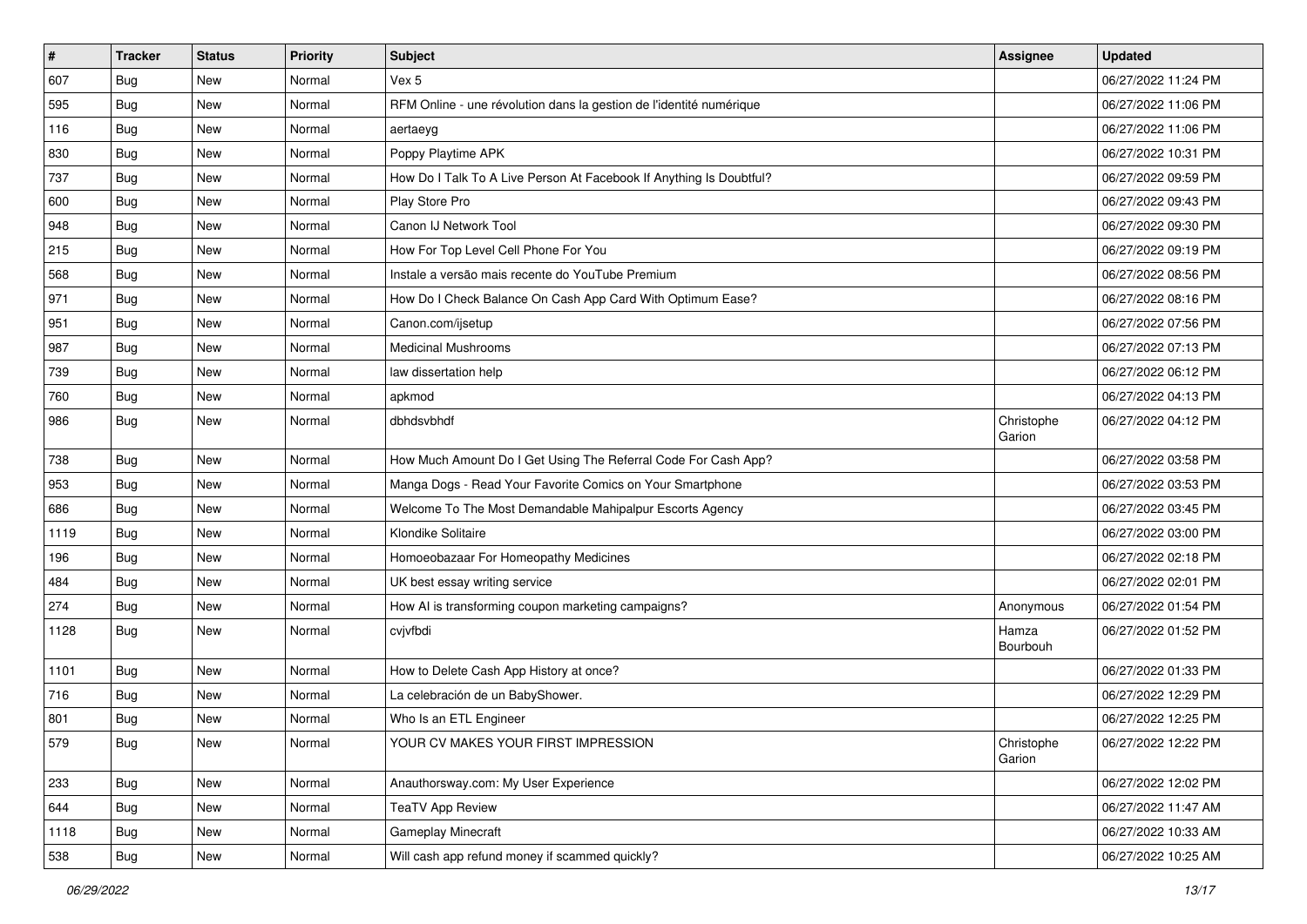| #    | <b>Tracker</b> | <b>Status</b> | Priority | <b>Subject</b>                                                                                                                                                                                                                                    | Assignee               | <b>Updated</b>      |
|------|----------------|---------------|----------|---------------------------------------------------------------------------------------------------------------------------------------------------------------------------------------------------------------------------------------------------|------------------------|---------------------|
| 792  | <b>Bug</b>     | <b>New</b>    | Normal   | What is Google Camera Mod?                                                                                                                                                                                                                        |                        | 06/27/2022 10:20 AM |
| 232  | <b>Bug</b>     | New           | Normal   | FM whatsapp messaging app.                                                                                                                                                                                                                        |                        | 06/27/2022 10:04 AM |
| 590  | <b>Bug</b>     | <b>New</b>    | Normal   | Follow proper initiatives to check my cash app card balance:                                                                                                                                                                                      |                        | 06/27/2022 09:57 AM |
| 675  | Bug            | <b>New</b>    | Normal   | What Are Smart Tactics To Fix Cash App Transfer Failed Hurdles?                                                                                                                                                                                   |                        | 06/27/2022 09:51 AM |
| 819  | <b>Bug</b>     | <b>New</b>    | Normal   | Metal Slug Apk para Android                                                                                                                                                                                                                       |                        | 06/27/2022 09:35 AM |
| 988  | Bug            | <b>New</b>    | Normal   | <b>Medicinal Mushrooms</b>                                                                                                                                                                                                                        |                        | 06/27/2022 09:33 AM |
| 113  | Bug            | <b>New</b>    | Normal   | ufc 254 live                                                                                                                                                                                                                                      |                        | 06/27/2022 08:54 AM |
| 959  | Bug            | <b>New</b>    | Normal   | Get connected with cash app team-How to get money off cash app at walmart without card                                                                                                                                                            |                        | 06/27/2022 08:52 AM |
| 653  | Bug            | <b>New</b>    | Normal   | Jujube (Jinjoles): Properties And Health Benefits                                                                                                                                                                                                 |                        | 06/27/2022 08:47 AM |
| 720  | Bug            | New           | Normal   | How does Cash App Phone Number provide a quick treatment?                                                                                                                                                                                         |                        | 06/27/2022 08:02 AM |
| 158  | <b>Bug</b>     | <b>New</b>    | Normal   | dfghj zcvgh                                                                                                                                                                                                                                       |                        | 06/27/2022 07:28 AM |
| 996  | Bug            | New           | Normal   | Cricut.com/setup                                                                                                                                                                                                                                  |                        | 06/27/2022 07:12 AM |
| 317  | <b>Bug</b>     | <b>New</b>    | Normal   | Eco/Green Cleaning Services in Virginia Beach VA                                                                                                                                                                                                  |                        | 06/27/2022 07:03 AM |
| 807  | Bug            | <b>New</b>    | Normal   | 1v1Battle is a strategic action 'Build and shoot' game                                                                                                                                                                                            |                        | 06/27/2022 06:52 AM |
| 727  | Bug            | New           | Normal   | Drive for speed simulator mod apk                                                                                                                                                                                                                 | Pierre-Loïc<br>Garoche | 06/27/2022 06:33 AM |
| 985  | <b>Bug</b>     | <b>New</b>    | Normal   | Find out the vitality of Facebook Phone Number:                                                                                                                                                                                                   |                        | 06/27/2022 05:39 AM |
| 978  | Bug            | <b>New</b>    | Normal   | Delamore Lodge is a place to stay.                                                                                                                                                                                                                |                        | 06/27/2022 04:57 AM |
| 1127 | <b>Bug</b>     | <b>New</b>    | Normal   | Is there any support to find Google Feud answers?                                                                                                                                                                                                 |                        | 06/27/2022 04:27 AM |
| 544  | <b>Bug</b>     | New           | Normal   | Hey! I had a very cool idea to order our general picture on canvas for my family as a gift. But couldn't find a<br>good one. Once my friend advised me this article in which I found what I was looking for and gave a cool gift<br>to my family. |                        | 06/27/2022 04:10 AM |
| 596  | Bug            | <b>New</b>    | Normal   | <b>Kids Games</b>                                                                                                                                                                                                                                 |                        | 06/27/2022 04:08 AM |
| 966  | <b>Bug</b>     | <b>New</b>    | Normal   | How to Download the Filmes                                                                                                                                                                                                                        |                        | 06/27/2022 03:25 AM |
| 468  | Bug            | <b>New</b>    | Normal   | Floor Cleaning Westchester MA                                                                                                                                                                                                                     |                        | 06/27/2022 02:41 AM |
| 1112 | <b>Bug</b>     | <b>New</b>    | Normal   | What Cash App Policy Says If Random Person Sent Me Money On Cash App?                                                                                                                                                                             |                        | 06/27/2022 02:39 AM |
| 1001 | Bug            | New           | Normal   | Venmo Keep Saying Error?                                                                                                                                                                                                                          |                        | 06/27/2022 02:20 AM |
| 154  | Bug            | New           | Normal   | fdgyyrut gyrtrw                                                                                                                                                                                                                                   |                        | 06/27/2022 01:21 AM |
| 758  | <b>Bug</b>     | <b>New</b>    | Normal   | How Do I Study Consistently For Hours?                                                                                                                                                                                                            |                        | 06/27/2022 12:49 AM |
| 998  | Bug            | New           | Normal   | Is It Hard to Solve Wordle An                                                                                                                                                                                                                     |                        | 06/27/2022 12:24 AM |
| 992  | Bug            | New           | Normal   | So vergrößern Sie Ihr Instagram-Profilbild                                                                                                                                                                                                        |                        | 06/26/2022 11:29 PM |
| 748  | Bug            | <b>New</b>    | Normal   | Il y a quelques façons d'obtenir des sonneries gratuites pour votre iPhone                                                                                                                                                                        |                        | 06/26/2022 11:24 PM |
| 962  | Bug            | <b>New</b>    | Normal   | Kostenlose Hörbücher                                                                                                                                                                                                                              |                        | 06/26/2022 10:45 PM |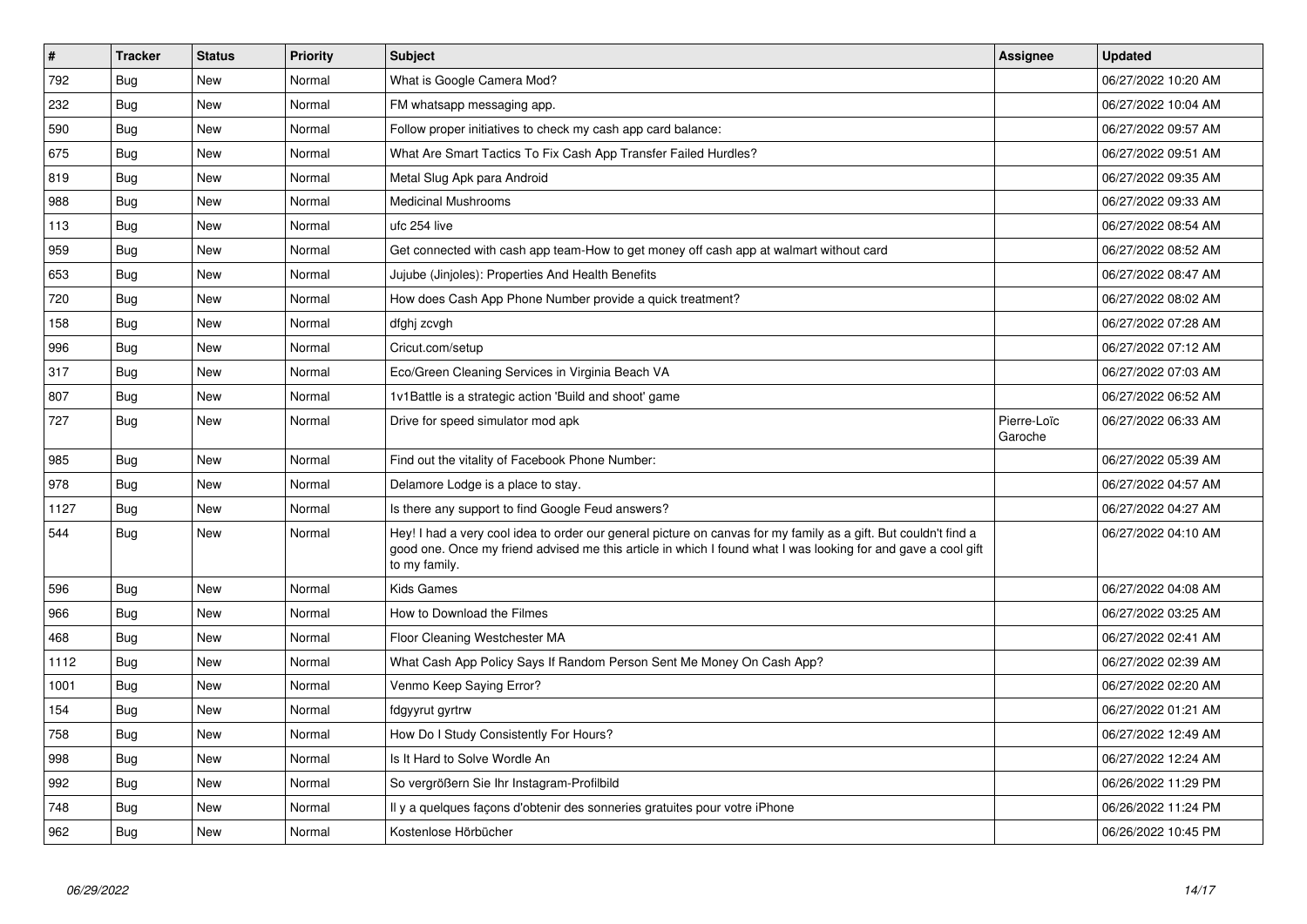| #    | <b>Tracker</b> | <b>Status</b> | <b>Priority</b> | <b>Subject</b>                                                             | <b>Assignee</b>      | <b>Updated</b>      |
|------|----------------|---------------|-----------------|----------------------------------------------------------------------------|----------------------|---------------------|
| 938  | Bug            | New           | Normal          | Would you like to have your own ringtone                                   | Christophe<br>Garion | 06/26/2022 09:54 PM |
| 302  | <b>Bug</b>     | <b>New</b>    | Normal          | Auto Electrical Repair Services in Norcross GA                             |                      | 06/26/2022 07:49 PM |
| 970  | Bug            | New           | Normal          | The Amount Of Time Does Cash App Direct Deposit Time Take?                 |                      | 06/26/2022 07:32 PM |
| 1104 | Bug            | New           | Normal          | Idle game fix bug                                                          |                      | 06/26/2022 06:52 PM |
| 752  | Bug            | <b>New</b>    | Normal          | Plagerism checker                                                          |                      | 06/26/2022 06:33 PM |
| 795  | <b>Bug</b>     | New           | Normal          | Drift Boss - Exciting Race                                                 |                      | 06/26/2022 06:32 PM |
| 1108 | <b>Bug</b>     | New           | Normal          | Six Guns Mod Apk Answers Your Questions                                    |                      | 06/26/2022 06:26 PM |
| 585  | Bug            | New           | Normal          | What is cash app help number?                                              |                      | 06/26/2022 06:21 PM |
| 825  | Bug            | New           | Normal          | Lucky Patcher Download                                                     |                      | 06/26/2022 06:09 PM |
| 1096 | Bug            | New           | Normal          | Race and experience new life.                                              |                      | 06/26/2022 06:07 PM |
| 730  | Bug            | New           | Normal          | Canon IJ Network Tool                                                      |                      | 06/26/2022 05:51 PM |
| 974  | <b>Bug</b>     | <b>New</b>    | Normal          | Watch NCAA Football Live Streaming Free                                    |                      | 06/26/2022 05:33 PM |
| 1098 | Bug            | New           | Normal          | Life of a Fisherman                                                        |                      | 06/26/2022 05:16 PM |
| 535  | Bug            | New           | Normal          | Getting Tangled Problems When You Try To Apply For Cash App Delete Account | Christophe<br>Garion | 06/26/2022 04:51 PM |
| 940  | Bug            | <b>New</b>    | Normal          | What is Plex and Is Plex Legal?                                            |                      | 06/26/2022 04:50 PM |
| 750  | Bug            | New           | Normal          | Create a Report Template                                                   |                      | 06/26/2022 04:27 PM |
| 1097 | <b>Bug</b>     | New           | Normal          | Race and experience new life.                                              |                      | 06/26/2022 04:22 PM |
| 631  | <b>Bug</b>     | <b>New</b>    | Normal          | How Can I Load Cash App Card at Walmart straight away?                     |                      | 06/26/2022 04:07 PM |
| 732  | <b>Bug</b>     | <b>New</b>    | Normal          | Get rectifications steps about why cash app transfer failed                |                      | 06/26/2022 03:28 PM |
| 961  | <b>Bug</b>     | <b>New</b>    | Normal          | TeaTv is an Android                                                        |                      | 06/26/2022 02:02 PM |
| 754  | <b>Bug</b>     | New           | Normal          | Cómo descargar tonos gratis de teléfono celular                            |                      | 06/26/2022 01:56 PM |
| 768  | Bug            | New           | Normal          | Where can you buy best jackets online?                                     |                      | 06/26/2022 01:50 PM |
| 144  | <b>Bug</b>     | <b>New</b>    | Normal          | curly bob lace front wigs                                                  |                      | 06/26/2022 01:44 PM |
| 749  | Bug            | <b>New</b>    | Normal          | The Best Bubble Shooter Game for Android                                   |                      | 06/26/2022 12:12 PM |
| 941  | <b>Bug</b>     | <b>New</b>    | Normal          | is Disney Now and Disney Plus different?                                   |                      | 06/26/2022 12:10 PM |
| 260  | <b>Bug</b>     | New           | Normal          | Web Design Services Near Me                                                |                      | 06/26/2022 11:55 AM |
| 1120 | <b>Bug</b>     | New           | Normal          | Summary of 5 best coloring apps on phones                                  |                      | 06/26/2022 11:32 AM |
| 547  | Bug            | New           | Normal          | Get rid of the issue of cash app down by calling experts.                  |                      | 06/26/2022 10:38 AM |
| 952  | <b>Bug</b>     | <b>New</b>    | Normal          | Canon IJ Network Tool                                                      |                      | 06/26/2022 10:35 AM |
| 993  | Bug            | <b>New</b>    | Normal          | IO Games Free Online                                                       |                      | 06/26/2022 09:41 AM |
| 989  | <b>Bug</b>     | <b>New</b>    | Normal          | Barewoods Wax Cigar                                                        |                      | 06/26/2022 09:19 AM |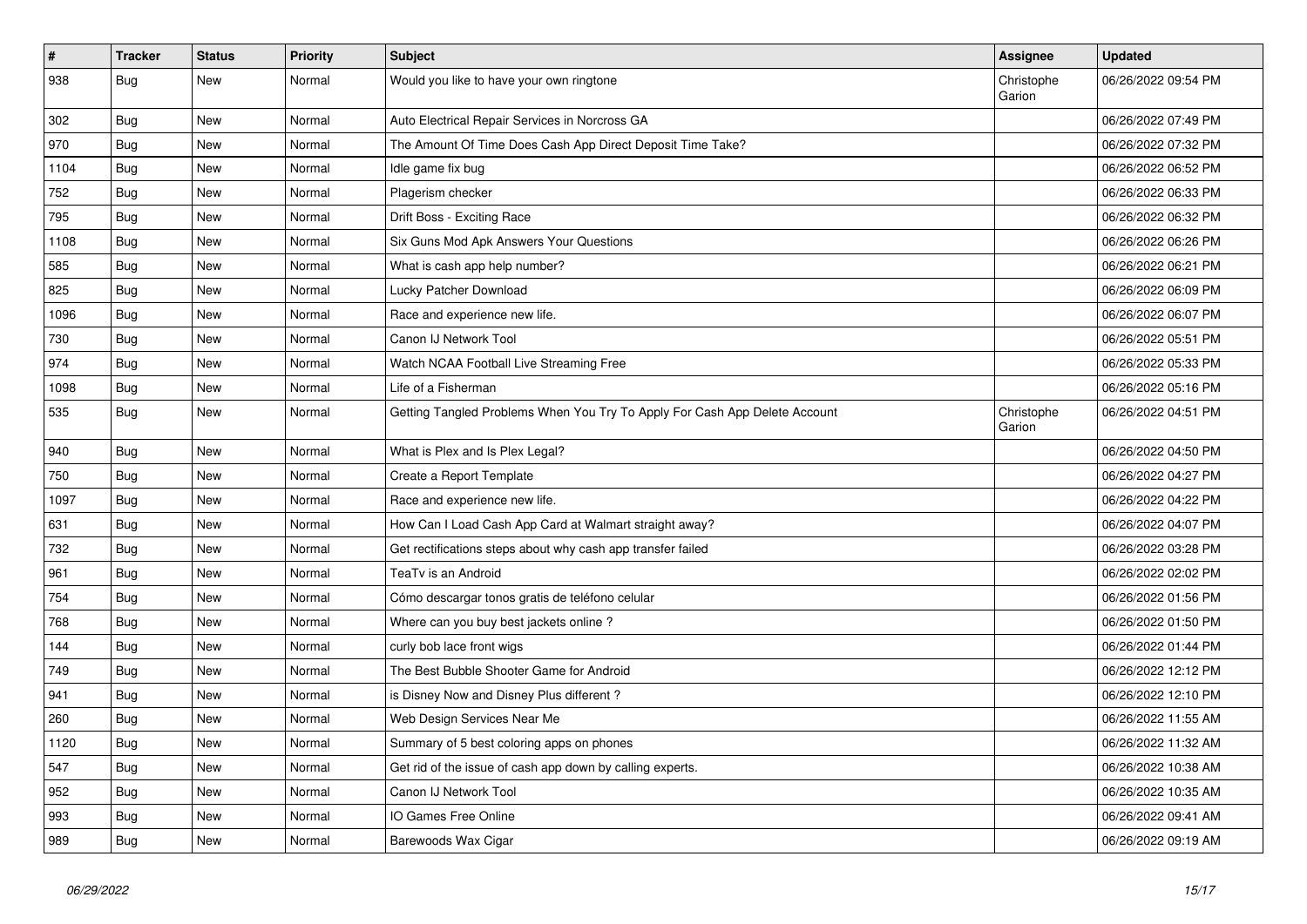| $\vert$ # | <b>Tracker</b> | <b>Status</b> | Priority | Subject                                                                                                                                                  | <b>Assignee</b>        | <b>Updated</b>      |
|-----------|----------------|---------------|----------|----------------------------------------------------------------------------------------------------------------------------------------------------------|------------------------|---------------------|
| 1111      | <b>Bug</b>     | New           | Normal   | LOLBeans is a fun battle royale game where you race with other players while avoiding obstacles. Reach the<br>end of the course in competitive gameplay! |                        | 06/26/2022 09:17 AM |
| 706       | Bug            | <b>New</b>    | Normal   | How Can You Cancel A Cash App Payment Without Any Prior Information?                                                                                     |                        | 06/26/2022 09:13 AM |
| 958       | Bug            | New           | Normal   | Avail Cash app support service to know Sutton bank cash app number                                                                                       |                        | 06/26/2022 08:46 AM |
| 984       | Bug            | <b>New</b>    | Normal   | How to disable, permanently delete Twitter account on phone, PC                                                                                          |                        | 06/26/2022 08:28 AM |
| 747       | <b>Bug</b>     | New           | Normal   | How to Install Tyflex Plus on Your Android Device                                                                                                        |                        | 06/26/2022 08:16 AM |
| 874       | <b>Bug</b>     | New           | Normal   | Cómo descargar Minecraft Apk                                                                                                                             |                        | 06/26/2022 08:01 AM |
| 1102      | Bug            | <b>New</b>    | Normal   | Charlottesville Travel Guide?                                                                                                                            |                        | 06/26/2022 07:44 AM |
| 517       | <b>Bug</b>     | New           | Normal   | Proficient tips to take help of cash app support professionals:                                                                                          |                        | 06/26/2022 07:34 AM |
| 964       | <b>Bug</b>     | <b>New</b>    | Normal   | Can I Fix Cash App Transfer Failed Issues By Adding Sufficient Funds?                                                                                    |                        | 06/26/2022 07:21 AM |
| 638       | Bug            | New           | Normal   | Run 3 game                                                                                                                                               |                        | 06/26/2022 06:31 AM |
| 728       | <b>Bug</b>     | New           | Normal   | Will Cash App refund money if scammed? Hitches With Optimum Ease                                                                                         |                        | 06/26/2022 06:15 AM |
| 977       | Bug            | <b>New</b>    | Normal   | Fans of the Old Country will like this book.                                                                                                             |                        | 06/26/2022 05:54 AM |
| 990       | Bug            | New           | Normal   | Mushrooms                                                                                                                                                |                        | 06/26/2022 05:41 AM |
| 198       | <b>Bug</b>     | New           | Normal   | DR. RECKEWEG R42 (HAEMOVENIN) (22ML)                                                                                                                     |                        | 06/26/2022 05:31 AM |
| 946       | Bug            | New           | Normal   | What is Plex and Is Plex Legal?                                                                                                                          |                        | 06/26/2022 05:23 AM |
| 950       | <b>Bug</b>     | <b>New</b>    | Normal   | ij.start canon                                                                                                                                           |                        | 06/26/2022 04:35 AM |
| 310       | Bug            | <b>New</b>    | Normal   | Mattress Cleaning Services in Virginia Beach VA                                                                                                          |                        | 06/26/2022 04:33 AM |
| 829       | Bug            | New           | Normal   | Write My Dissertation For Me UK                                                                                                                          | Pierre-Loïc<br>Garoche | 06/26/2022 04:13 AM |
| 935       | Bug            | <b>New</b>    | Normal   | MovieBox Pro Apk - Watch Movies and TV Shows on Your Android Phone                                                                                       |                        | 06/26/2022 04:11 AM |
| 741       | Bug            | New           | Normal   | <b>Blockchain Technology Solutions</b>                                                                                                                   |                        | 06/26/2022 02:19 AM |
| 259       | <b>Bug</b>     | <b>New</b>    | Normal   | call center services                                                                                                                                     |                        | 06/26/2022 01:30 AM |
| 630       | <b>Bug</b>     | New           | Normal   | How Can I Load Cash App Card at Walmart straight away?                                                                                                   |                        | 06/26/2022 12:04 AM |
| 954       | <b>Bug</b>     | New           | Normal   | AZ Screen Recorder Mod                                                                                                                                   |                        | 06/25/2022 11:24 PM |
| 227       | Bug            | <b>New</b>    | Normal   | Cash App Help & Solutions - Here You Will Get Better Assistance                                                                                          |                        | 06/25/2022 11:21 PM |
| 742       | <b>Bug</b>     | New           | Normal   | How Long Does Cash App Support Take To Respond For A Better Support?                                                                                     |                        | 06/25/2022 11:00 PM |
| 955       | Bug            | New           | Normal   | How Long Does Verification Take On Cash App If You Apply For The Verification?                                                                           | Christophe<br>Garion   | 06/25/2022 10:50 PM |
| 956       | Bug            | New           | Normal   | FNF Free Mods Online                                                                                                                                     |                        | 06/25/2022 09:59 PM |
| 1106      | <b>Bug</b>     | <b>New</b>    | Normal   | How Do I Get Cash App ++ Without Confronting Any Technical Glitches?                                                                                     |                        | 06/25/2022 09:53 PM |
| 710       | Bug            | New           | Normal   | Take Necessary Assistance If You Are Unable Activate Cash App Card                                                                                       |                        | 06/25/2022 09:26 PM |
| 1103      | Bug            | New           | Normal   | Idle game fix bug                                                                                                                                        |                        | 06/25/2022 09:08 PM |
| 979       | <b>Bug</b>     | New           | Normal   | Free Gas Cards for the Unemployed                                                                                                                        |                        | 06/25/2022 09:02 PM |